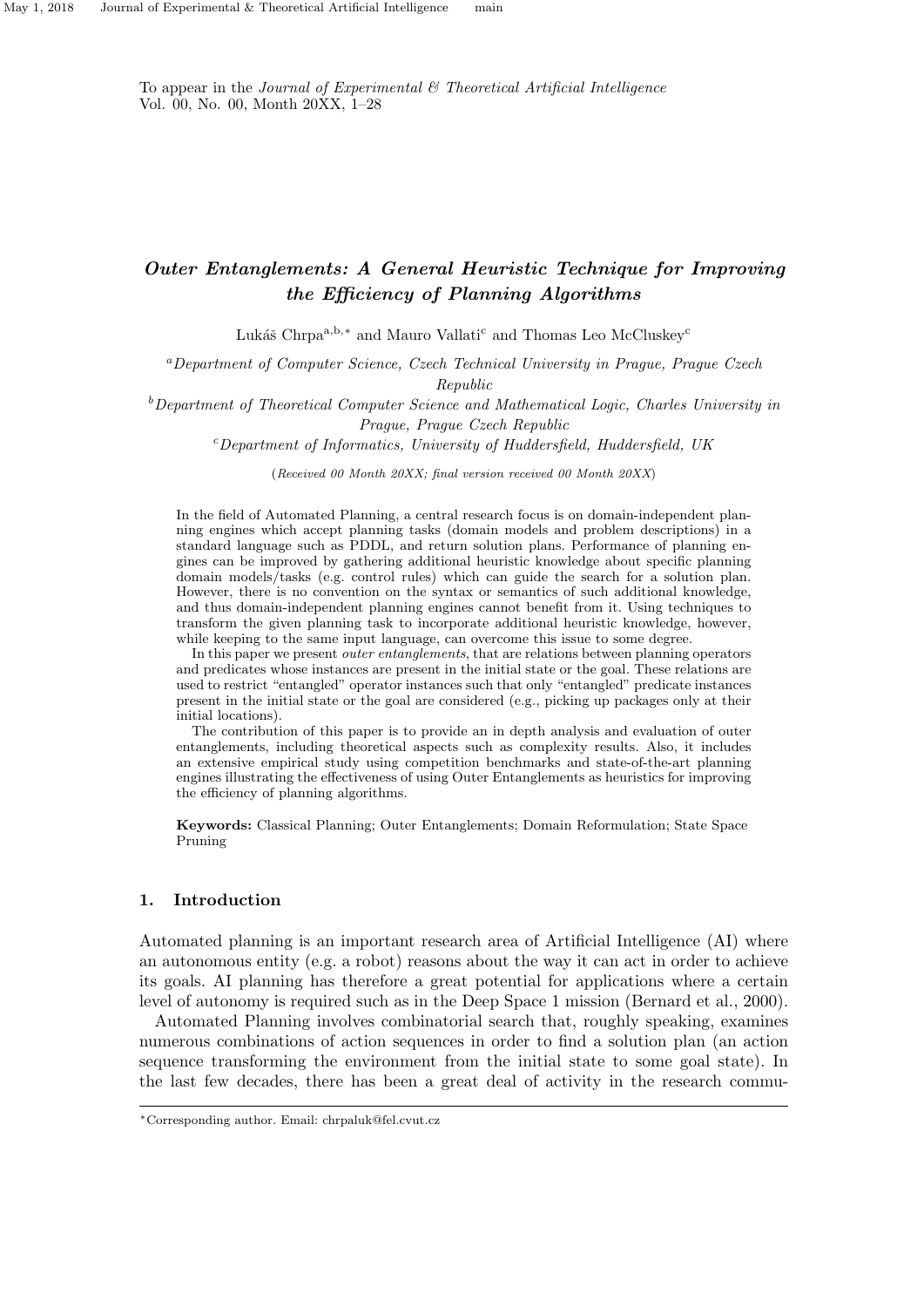nity designing planning techniques and planning engines. The International Planning Competition  $(IPC)^1$  has been staged regularly since 1998 and is increasingly attracting the attention of the AI planning community (Vallati et al., 2015). Thanks to the IPC we have many advanced planning engines, and PDDL (Ghallab et al., 1998) that is a standardized language family for describing planning tasks and standard benchmarks for measuring planners' performance. Along with those planning engines, many novel planning techniques have been proposed, such as heuristic search (Bonet and Geffner, 1999), translating planning tasks into SAT (Kautz and Selman, 1992) just to mention a few.

The performance of planning engines can be improved by extracting and exploiting Domain Control Knowledge (DCK), i.e., additional knowledge about planning tasks, for instance, in the form of Control Rules (Minton and Carbonell, 1987) or Decision Trees (de la Rosa et al., 2011). DCK, roughly speaking, provides a guidance for planning engines, so they can find solution plans more quickly. The usefulness of learning and exploiting DCK in planning has been demonstrated by Yoon et al. (Yoon et al., 2008) whose approach that learns DCK from relaxed plans (obtained by solving planning tasks while omitting negative effects of actions) won the best learner award at IPC 2008. However, these types of knowledge are often tied to specific planning engines using a planner-specific language (e.g. as with TALPlanner (Kvarnström and Doherty, 2000)) or a convention on extending the input language to take advantage of them, so that planning engines can maintain some level of domain-independence. On the contrary, knowledge which can be directly encoded into the standard definition language (such as PDDL) is planner-independent, so a standard planning engine can straightforwardly exploit it. For example, action-centric DCK can be compiled into PDDL (Baier et al., 2007). The best known specific type of DCK, macro-operators ("macros"), which encapsulate sequences of operators, can be encoded as normal planning operators, so they can be exploited in a planner-independent way (Chrpa, 2010; Korf, 1985; McCluskey and Porteous, 1997; Newton et al., 2007). Abstracting planning tasks by their reformulation in order to reveal their hierarchical structures can mitigate "accidental complexity" of their domain models<sup>2</sup> (Haslum, 2007).

Beside macros, another type of domain-independent DCK are Entanglements (Chrpa and Barták, 2009; Chrpa and McCluskey, 2012), which represent relations between planning operators and predicates, aimed at eliminating unpromising alternatives in a planning engine's search space. Inner Entanglements (Chrpa and McCluskey, 2012) are relations between pairs of operators and predicates which capture exclusivity of predicate achievement or requirement between the given operators.

The vast majority of planning engines such as FF (Hoffmann and Nebel, 2001) or those built on top of the Fast Downward planner (Helmert, 2006) performs a pre-processing step –called grounding– in which they compute all atoms and actions that can be reachable from a given initial state, mutual exclusivity of pair of atoms (those that cannot be both present in any reachable state), and structures such as Causal Graph (Knoblock, 1994). Large grounded representation, i.e., a large number of atoms describing the environment and actions one can perform, poses high CPU time and memory requirements for traditional domain-independent planning engines. Noteworthy, use of some types of DCK such as macros or inner entanglements often exacerbate the problem of large representation, since, for example, macros have more arguments than ordinary operators and thus have much more instances.

Outer Entanglements (Chrpa and Barták, 2009; Chrpa and McCluskey, 2012), we focus

<sup>1</sup>http://ipc.icaps-conference.org

<sup>&</sup>lt;sup>2</sup>"accidental complexity of domain models" means their inefficient encodings decreasing performance of planning engines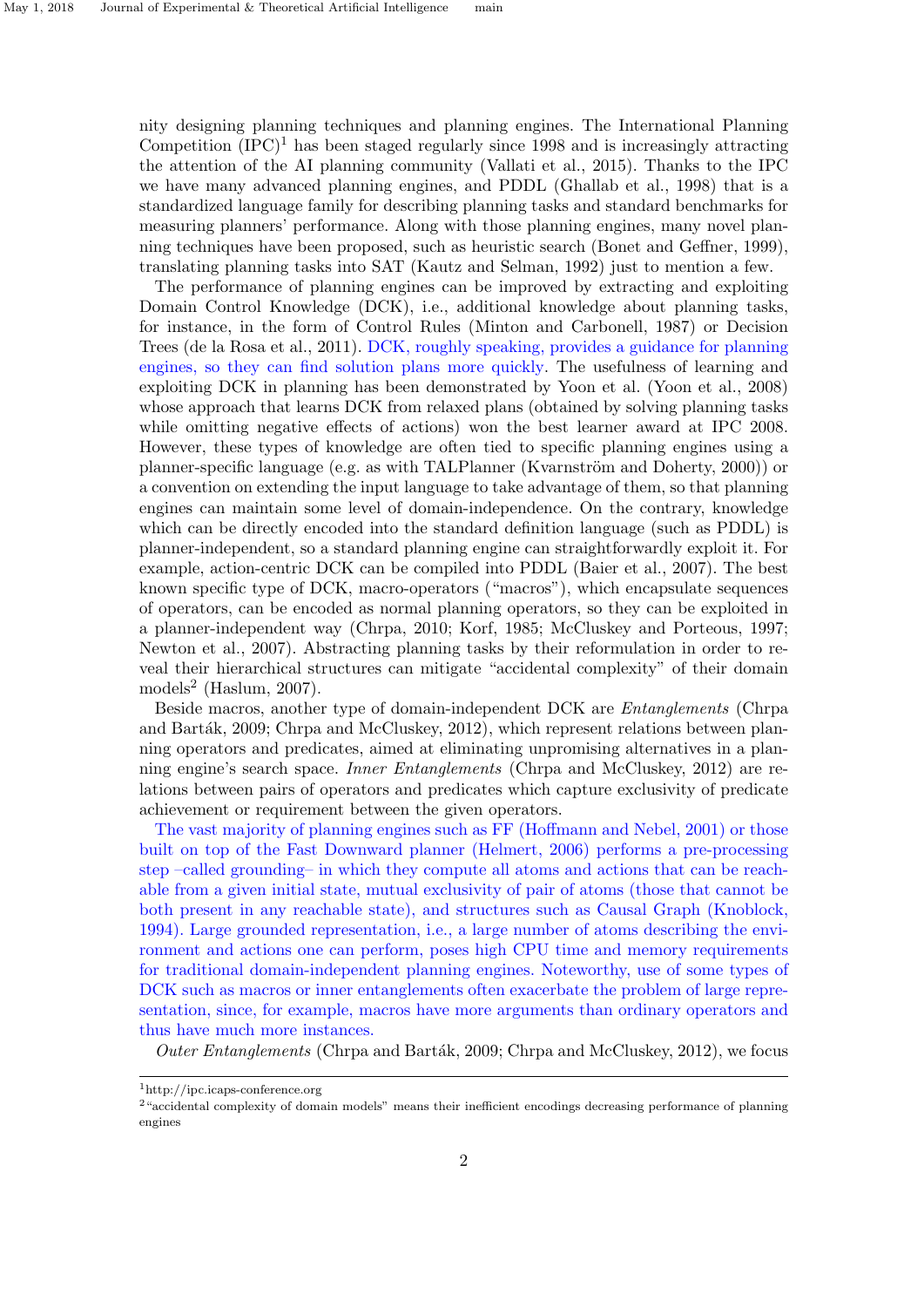on in this paper, aim at reducing the size of problem representation by eliminating possibly unpromising grounded actions. Outer entanglements are relations between planning operators and predicates whose instances are present in the initial state or the goal. These relations capture a useful knowledge that some planning operators are needed only to modify initial situation (e.g., picking up a package at its initial location) or achieve goal situation (e.g., delivering a package to its goal location). Hence, only limited numbers of instances of "entangled" operators has to be considered in the planning tasks which reduces the size and complexity of the state space planning engines have to search through. In particular, eliminating some actions (operators' instances) often makes some atoms unreachable (e.g. a package cannot be in other than initial or goal location). Smaller problem representation increases efficiency of pre-processing planning engines perform. Consequently, state space is smaller too, as some unpromising alternatives in it are eliminated. Hence, planning engines have to make less effort to search through such a reduced state space in order to find solution plans.

Outer entanglements can be encoded in planning tasks, effectively re-formulating them, and thus they are planner-independent. Deciding whether a given outer entanglement holds in a planning task is PSPACE-complete, the same complexity class as the problem of solving the planning task, hence finding outer entanglements for a planning task is generally as hard as solving the task. On the other hand, outer entanglements are often domain-specific rather than task specific. Therefore, we have developed an approximate, heuristic method that is used to learn outer entanglements from training plans, solution plans of simpler tasks in a given domain. One of the advantages of the learning approach is that we do not have to know why a set of outer entanglements holds in a given domain. Arguably, the nature of outer entanglements differs per different domain models as discussed in Section 4.4. On the other hand, the heuristic method follows the premise that outer entanglements generalize well, i.e., if a set of outer entanglements holds for a set of (simpler) planning tasks, then it also holds for the whole class of the planning tasks sharing the same domain model. Being a heuristic method, it is possible that the reformulation results in incorrect choices, and there may even be instances where is preferable to use the original search space: we investigate this issue in our experimental evaluation.

Initial work on outer entanglements has been reported in a series of shorter papers detailing the discovery, use and effectiveness of outer entanglements. In this paper, we integrate and extend previous work, with:

- encodings of outer entanglements (Chrpa and Barták, 2009) including formal proofs of their correctness;
- a collected summary of the known complexity results (Chrpa et al., 2012), and trivial cases where entanglements hold (Chrpa and Barták,  $2009$ );
- case studies in which we investigate what outer entanglements hold, and under what conditions:
- an analysis of the potential impact of outer entanglements on the planning process;
- $\bullet$  an approximation method for extracting outer entanglements (Chrpa and Barták, 2009);
- an extensive empirical study of the impact of outer entanglements in the planning process using all the domains from the 6th and 7th IPC's learning track<sup>3</sup>, and 7 state-of-the-art planning engines based on very different principles.

The main empirical findings from this paper are that the use of outer entanglements

<sup>3</sup>Learning track benchmarks are more natural, since entanglements extraction phase can be understood as a learning process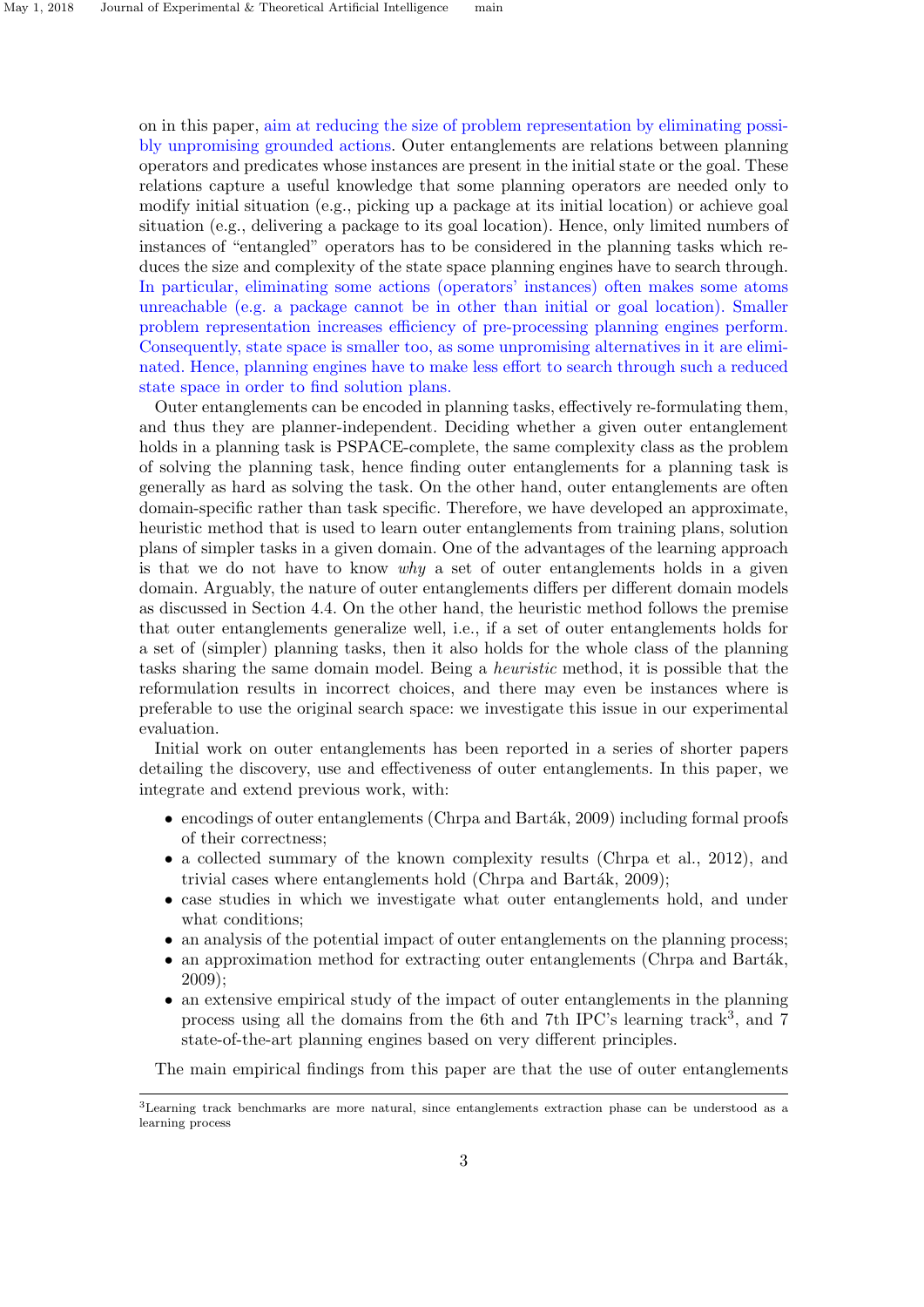improve the planning process, often remarkably, through the planner and domain model combinations we experimented with. The results demonstrate that the learning method, despite being heuristically-based, often learns a useful set of outer entanglements that generalize well for non-training planning tasks. Also, the thorough experimental analysis provides invaluable lessons from which domain engineers can learn how to extract effective and efficient sets of outer entanglements for their domain models.

The paper is organised as follows. After discussing related work, classical planning is introduced, the required terminology is defined and a BlocksWorld domain running example is introduced. Then, outer entanglements are defined, complexity of their identification and case studies referring to easy and possibly hard instances of outer entanglement identification are discussed. After that a reformulation approach enforcing outer entanglements in a planner-independent way (i.e., any standard planner can make use of outer entanglements) is presented, and an approximation algorithm for learning outer entanglements from training plans is introduced. Empirical analysis of impact of outer entanglements in the planning process is provided after that and then, finally, we conclude and present some future avenues of research.

## 2. Related Work

Generating DCK which can be exploited by planning engines dates back into 1970s when systems such as REFLECT (Dawson and Siklóssy, 1977) were developed. Macros are one of the best known type of DCK in classical planning, because they can be encoded as normal planning operators and thus easily added into planning domain models. Macro-FF CA-ED version (Botea et al., 2005), which learns macros through analysis of relations between static predicates, and Wizard (Coles et al., 2007), which learns macros by genetic algorithms, are good examples of planner-independent macro learning systems.

While the main disadvantage of using macros is the risk of a significant increase of the branching factor during searching, there are several techniques which are used for reducing the branching factor. One way is to combine macros with another learning technique, specifically aimed at pruning unpromising instances of macros, such as in McCluskey's early work (McCluskey, 1987). The complementary technique here created 'chunks' - learnt relations between initial states and operator preconditions, similar to entanglements by init (a subtype of outer entanglements). The method required a specially extended planner, however, and was aimed at plan space search rather than state space search. Recently, it has been shown that there is a synergy between macros and outer entanglements, in other words, outer entanglements can prune unpromising instances of macros as well as provide heuristics for their generation, which has been demonstrated by MUM (Chrpa et al., 2014) and OMA (Chrpa et al., 2015b), where the former learns macros from training plans while the latter generates macros online (without training plans).

Determining action relevance is an important branch of research, which reduces the number of instances of planning operators planning engines have to deal with. The FF planner (Hoffmann and Nebel, 2001) instantiates only actions appearing at some level of relaxed Planning Graph. FastDownward (Helmert, 2006) uses the "reach-one-goal" idea, i.e., achieves the goals of the planning task consecutively, where the solver focuses only on such actions that may be relevant for a particular goal. Other work focusing on costoptimal SAS+ planning (Coles and Coles, 2010) prunes irrelevant actions (e.g. actions changing a value of a variable having no dependants from a goal value) or exploits "tunnel macro-actions" (i.e. if a certain action is executed then there is no other choice than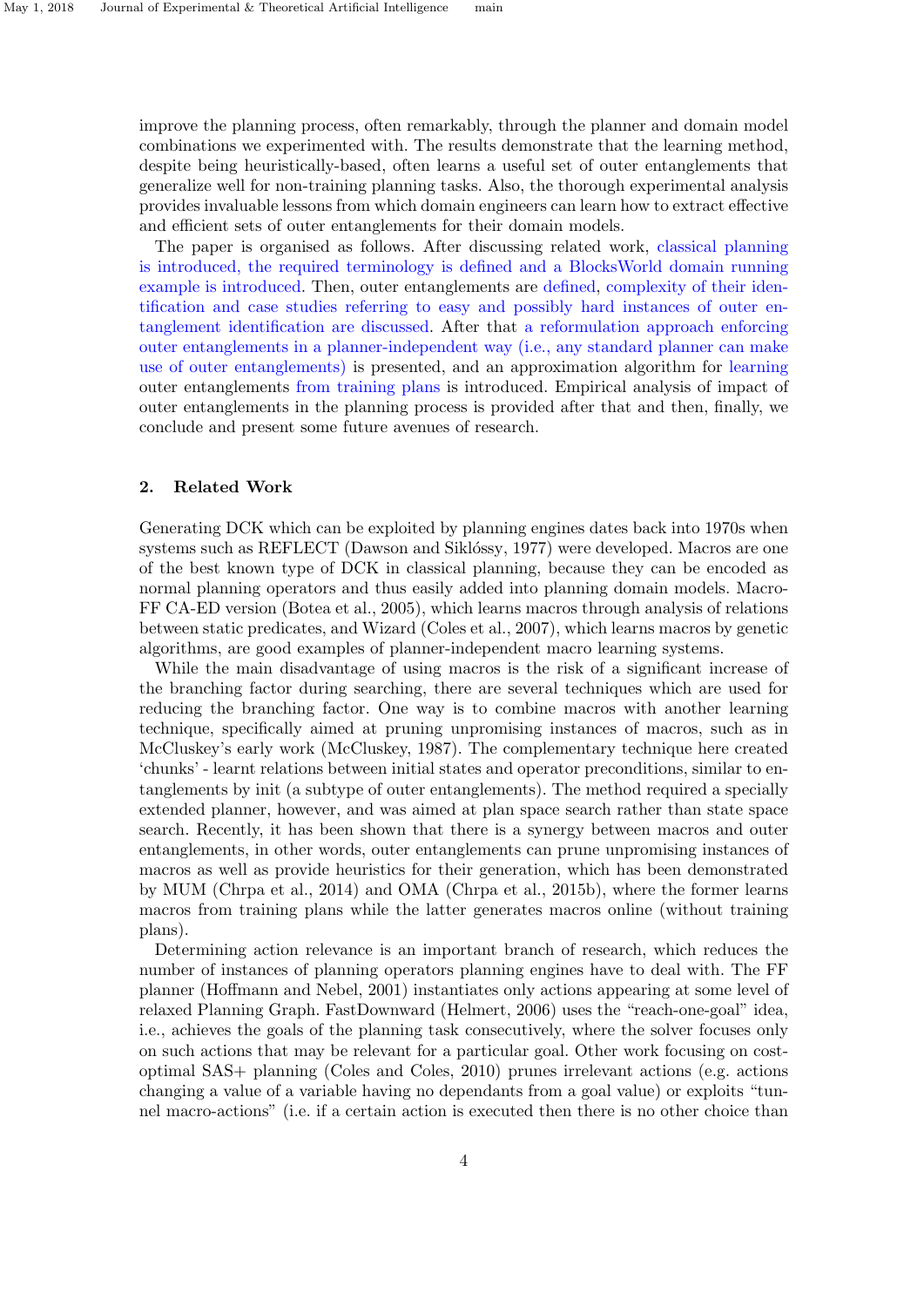to execute specific actions forming the "tunnel"). Haslum and Jonsson (2000) proposed a technique for pruning actions whose effects can be acquired by executing a sequence of different actions. Scholz (2004) proposed a method for determining action relevance on problems with acyclic causal graphs. Scholz's method has recently been extended to cover problems with non-acyclic causal graphs (Haslum et al., 2013). "Expansion Core" is a method which in a node expansion phase (in A<sup>∗</sup> search) restricts on relevant Domain Transition Graphs rather than all of them (Chen and Yao, 2009). The idea of "expansion cores" is extended into strong stubborn sets that guarantees stronger pruning than expansion cores (Wehrle et al., 2013). Recently, factored planning (Brafman and Domshlak, 2013) has been exploited for extending the strong stubborn sets approach and introducing *decoupled strong stubborn sets* that in some cases provide exponentially stronger reductions of the problem (Gnad et al., 2016). In contrast to aforementioned techniques, outer entanglements focus on pruning operator instances that either do not require initial atoms, or do not achieve goal atoms and thus are complementary to aforementioned techniques.

## 3. Preliminaries

This section is devoted to introducing the terminology that will be used throughout the paper.

## 3.1. Classical Planning

Classical planning is concerned with finding a (partially or totally ordered) sequence of actions transforming the static, deterministic and fully observable environment from the given initial state to a desired goal state (Fox and Long, 2003; Ghallab et al., 2004).

In the classical representation, a planning task consists of a planning domain model and a planning problem, where the planning domain model describes the environment and defines planning operators while the planning problem defines concrete objects, an initial state and a set of goals. The environment is described by predicates that are specified via a unique identifier and terms (variable symbols or constants). For example, a predicate at(?t ?p), where at is a unique identifier, and ?t and ?p are variable symbols, denotes that a truck ?t is at location ?p. Predicates thus capture general relations between objects.

**Definition 1:** A planning task is a pair  $\Pi = (Dom_{\Pi}, Prob_{\Pi})$  where a planning domain model  $Dom_{\Pi} = (Pred_{\Pi}, Op_{\Pi})$  is a pair consisting of a finite set of predicates Preds<sub>Π</sub> and planning operators Ops<sub>Π</sub>, and a **planning problem** Prob<sub>Π</sub> =  $(Objs<sub>II</sub>, I<sub>II</sub>, G<sub>II</sub>)$  is a triple consisting of a finite set of objects  $Objs<sub>II</sub>$ , initial state  $I<sub>II</sub>$ and goal  $G_{\Pi}$ .

Let  $ats_\Pi$  be the set of all atoms that are formed from the predicates  $Preds_\Pi$  by substituting the objects  $Objs<sub>II</sub>$  for the predicates' arguments. In other words, an atom is an instance of a predicate (in the rest of the paper when we use the term instance, we mean an instance that is fully grounded). A **State** is a subset of  $ats_{\Pi}$ , and the **initial** state  $I_{\Pi}$  is a distinguished state. The goal  $G_{\Pi}$  is a non-empty subset of  $ats_{\Pi}$ , and a goal state is any state that contains the goal  $G_{\Pi}$ .

Notice that the semantics of state reflects the full observability of the environment. That is, that for a state s, atoms present in s are assumed to be true in s, while atoms not present in s are assumed to be false in s.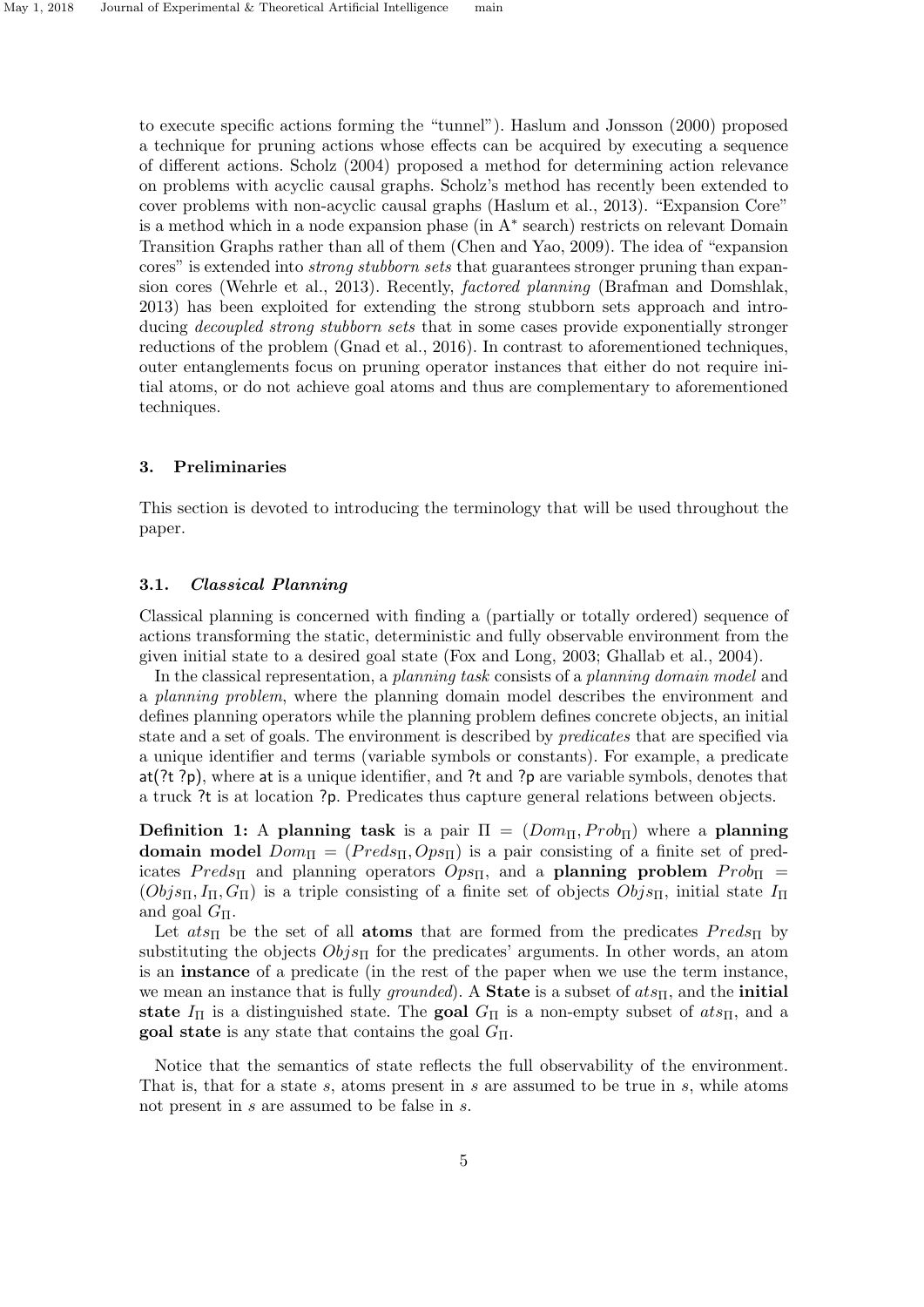Planning operators are "modifiers" of the environment. They consist of preconditions, i.e., what must hold prior an operators' application, and effects, i.e., what is changed after operators' application. Actions are instances of planning operators, i.e., operators' arguments as well as corresponding variable symbols in operators' preconditions and effects are substituted by objects (constants). Planning operators capture general types of activities that can be performed. Similarly to predicates that can be instantiated to atoms to capture given relations between concrete objects, planning operators can be instantiated to actions to capture given activities between concrete objects.

**Definition 2:** A planning operator is a tuple  $o = (name(o), pre(o), eff^-(o), eff^+(o))$  is specified such that  $name(o) = op_name(x_1, \ldots, x_k)$ , where  $op_name$  is a unique identifier and  $x_1, \ldots, x_k$  are all the variable symbols (arguments) appearing in the operator,  $pre(o)$ is a set of predicates representing o's precondition,  $eff<sup>-</sup>(o)$  and  $eff<sup>+</sup>(o)$  are sets of predicates representing o's negative and positive effects. Notice that all the predicates in o's definition must be defined in  $Pred_{\text{ST}}$  of the corresponding domain model. Actions are instances of planning operators that are formed by substituting objects, which are defined in a planning problem, for operators' arguments as well as for corresponding variable symbols in operators' preconditions and effects. An action  $a = (pre(a), eff^-(a), eff^+(a))$ is applicable in a state s if and only if  $pre(a) \subseteq s$ . If possible, application of a in s, denoted as  $\gamma(s, a)$ , results in a state  $(s \setminus \text{eff}^-(a)) \cup \text{eff}^+(a)$ .

A solution of a planning task is a sequence of actions transforming the environment from the given initial state to a goal state.

**Definition 3:** A solution plan, or shortly plan, of a planning task  $\Pi$  =  $(Dom_{\Pi}, Prob_{\Pi})$ , where  $Prob_{\Pi} = (Objs_{\Pi}, I_{\Pi}, G_{\Pi})$ , is a sequence of actions  $a_1, \ldots, a_n$ (all actions are instances of planning operators defined in  $Dom_{\Pi}$ ) such that  $G_{\Pi} \subseteq$  $\gamma(\ldots \gamma(I_{\Pi}, a_1), \ldots, a_n).$ 

#### 3.2. BlocksWorld Domain

We briefly introduce a model representing the *BlocksWorld* domain (Slaney and Thiébaux, 2001), which is one of the best known planning domains, that will be used as a running example in the paper.

The BlocksWorld domain describes an environment where we have a finite number of blocks, one table with unlimited space, and one robotic hand. A block can be either stacked on another block, placed on the table or held by the robotic hand. No block can be stacked on more than one block at the same time as well as no more than one block can be stacked on a block at the same time. The robotic hand can hold at most one block. The BlocksWorld domain model consists of four operators:  $picture(2x)$  refers to a situation when the robotic hand picks-up a block ?x from the table, putdown(?x) refers to a situation when the robotic hand puts down the block ?x it is holding to the table, unstack $(?x ?y)$  refers to a situation when the robotic hand unstacks a "clear" block ?x from a block ?y, and stack(?x ?y) refers to a situation when the robotic hand stacks the block ?x it is holding to a "clear" block ?y. As mentioned before, planning operators are instantiated by substituting constants (objects) for variable symbols that appear in operators' definition. For example,  $\text{putdown}(?x)$  can be instantiated by substituting a, which refers to a concrete block "a", for ?x. We then obtain an action putdown(a) that requires the robotic hand to hold the block a, and the effect is that the block a is placed on the table, the block a is clear (no other block is stacked on it), and the hand no longer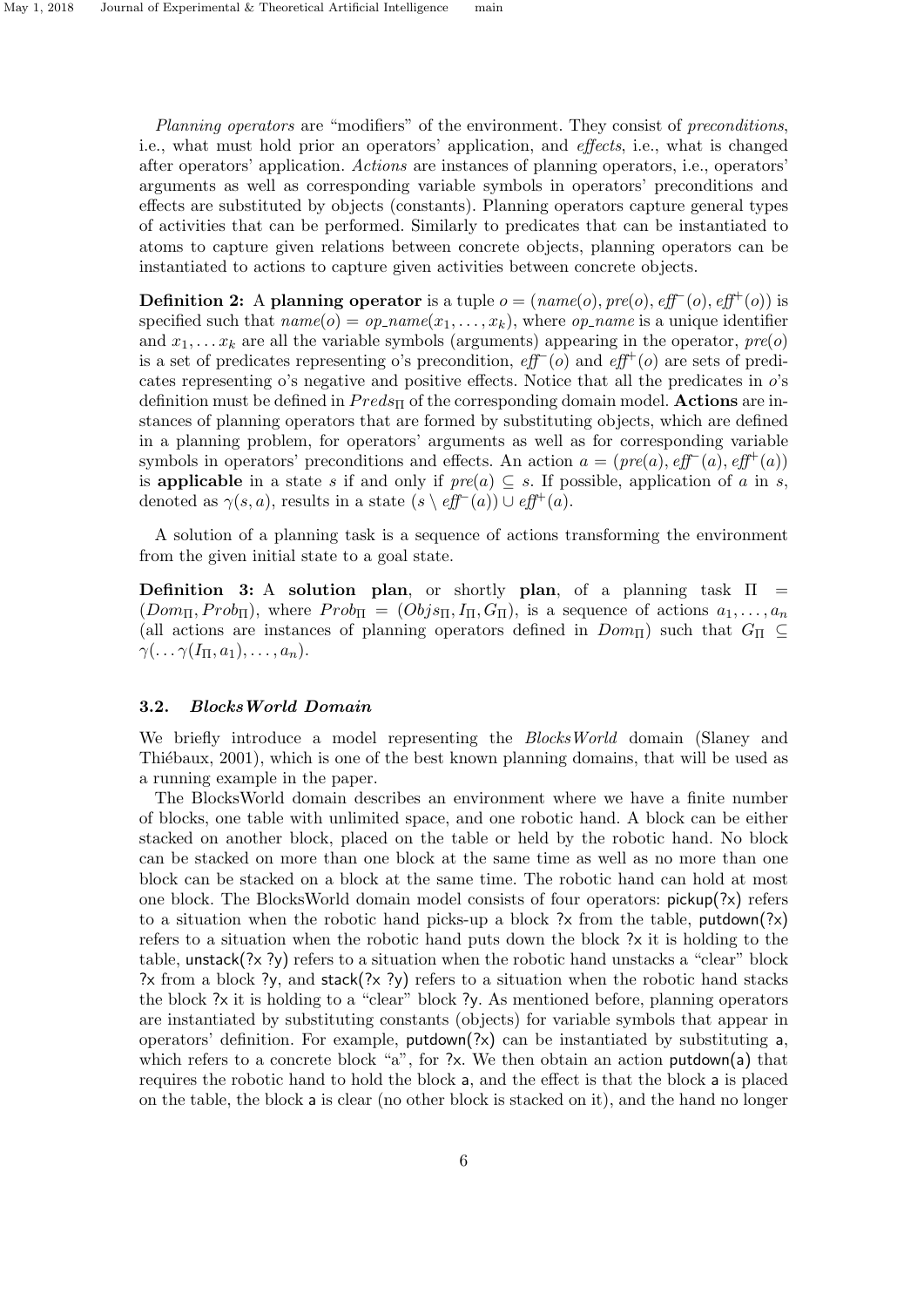

Figure 1. An illustrative example of outer entanglements. On the left hand side, unstack is entangled by init with on, and, on the right hand side, stack is entangled by goal with on.

holds it.

## 4. Outer Entanglements

This section formally introduces outer entanglements and provides theoretical analysis of them.

## 4.1. Introduction

Outer Entanglements are relations between planning operators and predicates whose instances are present in the initial state or the goal of some solution plan. In a BlocksWorld planning task there exists a solution plan where unstack actions may only unstack blocks from their initial positions (e.g., if  $\mathsf{on}(\mathsf{a}\mathsf{b})$  holds in the initial state, then unstack( $\mathsf{a},\mathsf{b}$ ) ca be present in the plan) and stack actions may only stack blocks to their goal position. Notice that blocks can be temporarily put on the table (there are no space limits on the table). Formally speaking, an entanglement by init will capture that if an atom on(a b) is to be achieved for a corresponding instance of operator unstack(?x ?y) (unstack(a b)), then the atom is present in the initial state. Similarly, an entanglement by goal will capture that an atom on(b a) achieved by a corresponding instance of operator stack(?x ?y)  $(\text{stack}(b a))$  is present in the goal. For illustration, see Figure 1. The outer entanglements relation, i.e., the entanglements by init and goal, are defined as follows.

**Definition 4:** Let  $\Pi$  be a planning task, where  $I_{\Pi}$  is the initial state and  $G_{\Pi}$  is the goal. Let  $o$  be a planning operator and  $p$  be a predicate defined in the domain model of  $\Pi$ . We say that operator o is **entangled by init (resp. goal)** with a predicate p in  $\Pi$  if and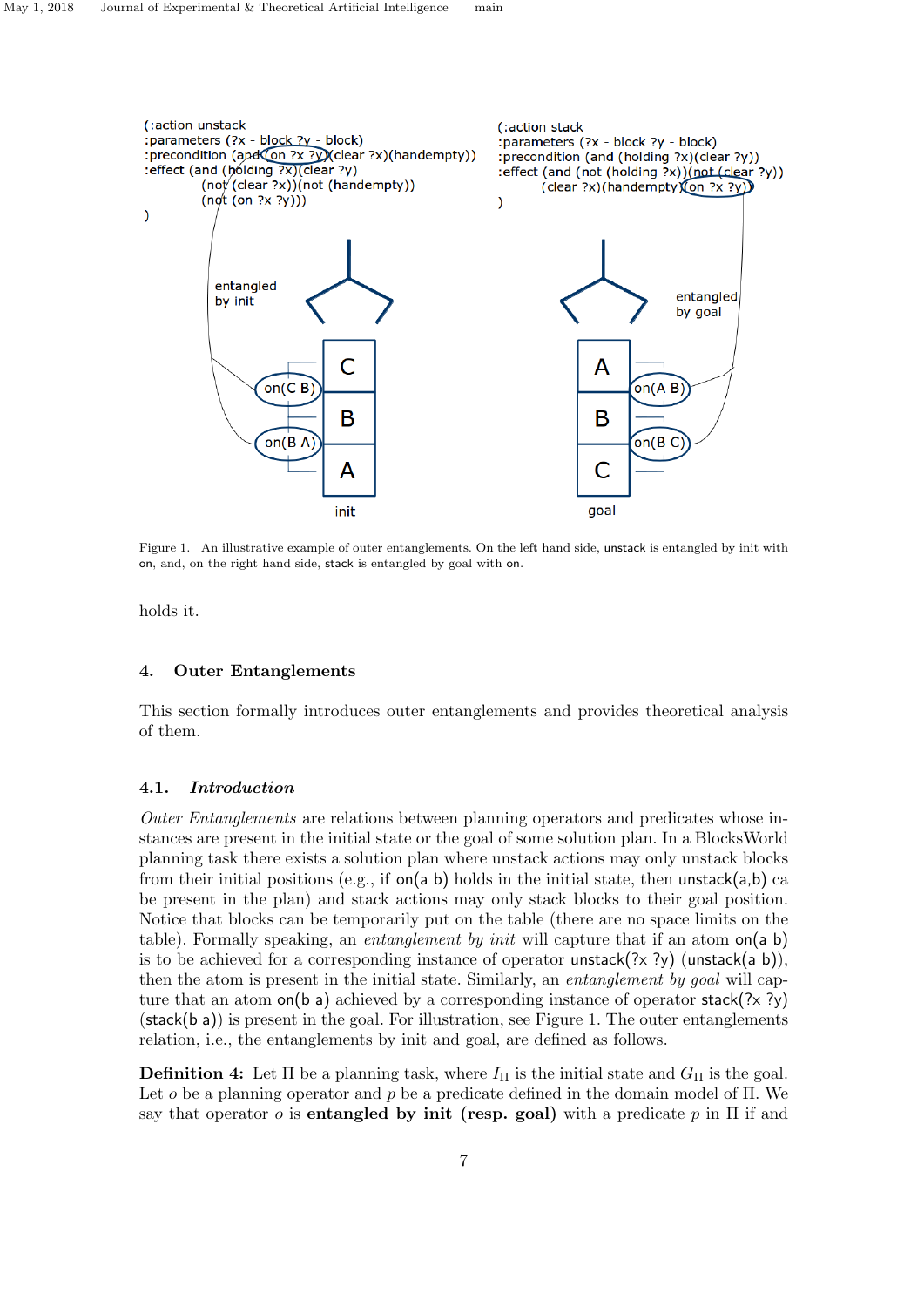only if  $p \in pre(o)$  (resp.  $p \in eff^+(o)$ ) and there exists  $\pi$ , a solution plan of  $\Pi$ , such that for every action  $a \in \pi$  being an instance of o and for every atom  $p_{and}$  being an instance of p, it holds:  $p_{qnd} \in pre(a) \Rightarrow p_{qnd} \in I_{\Pi}$  (resp.  $p_{qnd} \in eff^+(a) \Rightarrow p_{qnd} \in G_{\Pi}$ ). We also say that  $\pi$  satisfies the entanglement (by init or goal) conditions.

Henceforth, entanglements by init and goal are denoted as outer entanglements.

Notice that the definition allows for initial atoms to be deleted / re-achieved during the plan, without falsifying the entanglement relationship with an operator instance requiring such an atom later in the plan.

Also, a single outer entanglement requires only the existence of one solution plan of the given planning task where the entanglement conditions are met. However, different entanglements might hold in different solution plans. It is practical to consider a set of outer entanglements for a planning task rather than a single one, which means that there must exist a solution plan in which all entanglements from the set hold. Also, in practice, outer entanglements are domain- or class of tasks-specific rather than task-specific. The above definition can be extended to reflect these aspects.

**Definition 5:** Let  $\Pi$  be a planning task. We say that a set of outer entanglements  $ENT_{\Pi}$ holds for  $\Pi$  if and only if there exists a solution plan of  $\Pi$  in which all the entanglements from  $\mathit{ENT}_{\Pi}$  hold.

Similarly,  $ENT_{\mathcal{P}}$  holds for a set of planning tasks  $\mathcal{P}$  if and only if  $ENT_{\mathcal{P}} = \bigcap_{\Pi \in \mathcal{P}} ENT_{\Pi}$ .

Both the aforementioned BlocksWorld-related outer entanglements hold for every BlocksWorld planning task with unlimited table space.

### 4.2. Intractability of Deciding on Entanglements

Landmark theory (Hoffmann et al., 2004) is a useful framework for studying structures of planning tasks. We will use a fragment of the landmark theory to prove intractability (PSPACE-completeness) of deciding whether a given outer entanglement holds in a given task. Landmarks are atoms which must be achieved at some point in every solution plan of a given planning task. Action landmarks are actions which must be applied at some point in every solution plan of a given planning task. Deciding whether atoms are landmarks as well as whether actions are action landmarks is PSPACE-complete (Hoffmann et al., 2004)

The intractability (PSPACE-completeness) of deciding whether a given outer entanglement holds is proved by the following theorem.

**Theorem 1:** Let  $\Pi$  be a planning task, o be a planning operator and p a predicate defined in the domain model of  $\Pi$ . The problem of deciding whether o is entangled by init (resp. goal) with p in  $\Pi$  is PSPACE-complete.

*Proof.* First, we show that the problem of deciding whether  $o$  is entangled by init (resp. goal) with  $p$  in  $\Pi$  belongs to the PSPACE class. To do this, we reformulate  $\Pi$  by encoding the given entanglement as described in Section 5.2. Hence, the decision problem of whether the given outer entanglement holds can be encoded as a planning task, i.e., the entanglement holds if and only if the reformulated planning task is solvable. We know that we can solve planning tasks in polynomial space, hence this decision problem belongs to PSPACE.

Next, we reduce (in polynomial time) the problem of deciding whether an action  $a$  is an action landmark in a planning task  $\Pi'$ , which is PSPACE-complete, to the problem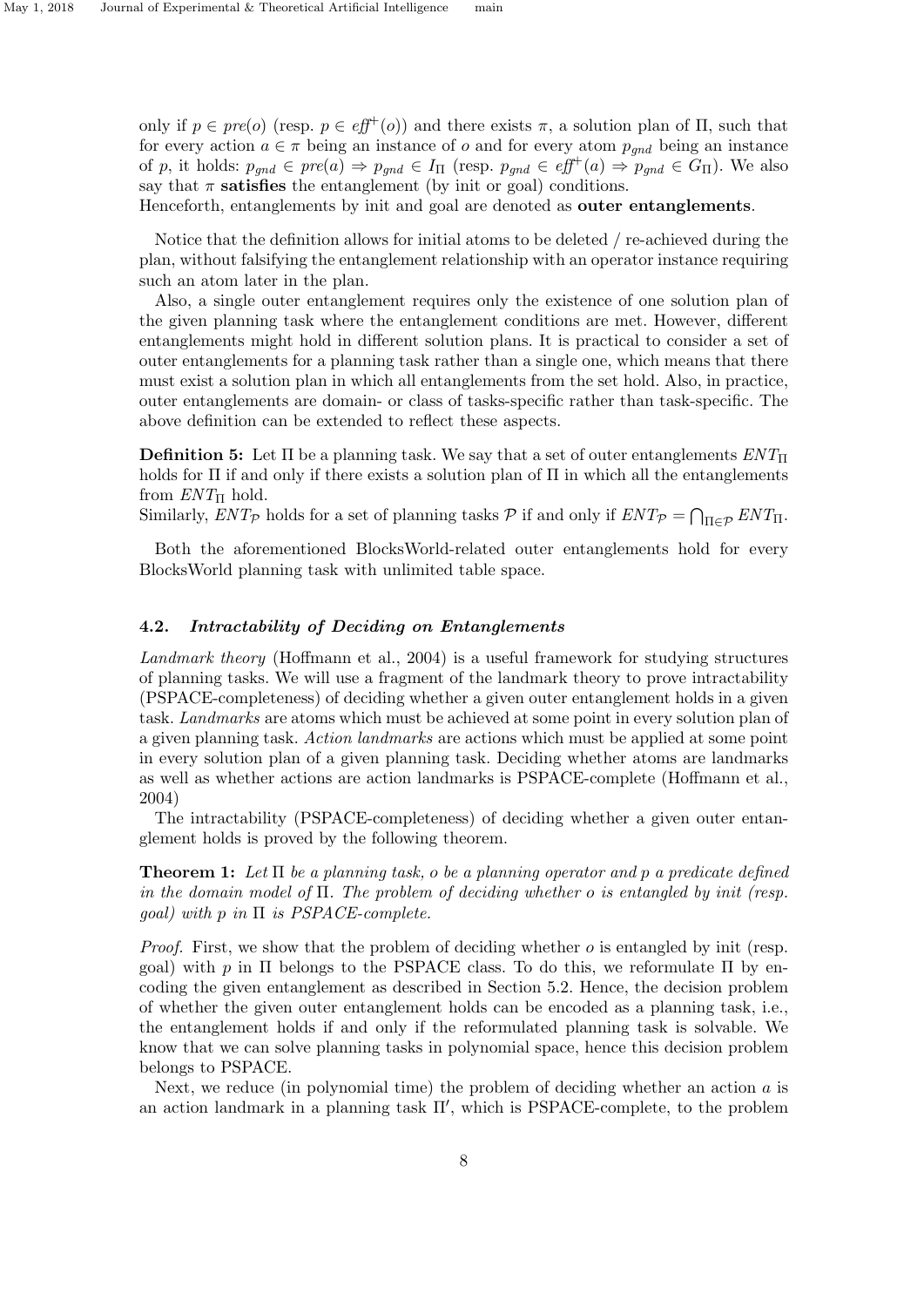of deciding whether  $o$  is entangled by init (resp. goal) with  $p$  in  $\Pi$ . Let  $o'$  be a planning operator defined in the domain model of  $\Pi'$  such that a is its instance. Let p be a predicate which has the same variable symbols (arguments) as operator  $o'$  and without loss of generality we assume that  $p$  is not defined in the domain model of  $\Pi'$ .

To decide that an action a is an action landmark in a planning task  $\Pi'$  by exploiting entanglements by init, we modify  $\Pi'$  in a following way. We create a planning operator  $o$ as a modification of o', that is,  $o = (name(o'), pre(o') \cup \{p\}, eff^-(o'), eff^+(o'))$ . Then, we create a planning operator  $o''$  such that  $o''$  has the same variable symbols (arguments) as  $o'$ ,  $pre(o'') = eff^-(o'') = \emptyset$  and  $eff^+(o'') = \{p\}$ . Finally, we create a planning task  $\Pi$  by modifying  $\Pi'$  in such a way that  $o'$  is removed, and  $o$  and  $o''$  are added into the set of operators,  $p$  is added into the set of predicates, and all the instances of  $p$  but one that has the same arguments as the action  $a$  are added into the initial state. We can see that o is entangled by init with p in Π if and only if a is not an action landmark in  $\Pi'$ . This is, because the entanglement tells us that there exists a solution plan of  $\Pi'$  where a is not present. The missing instance of  $p$  can be achieved by a corresponding instance of  $o''$ , so Π remains solvable even if a is an action landmark, however, the entanglement does not hold.

To decide that an action a is an action landmark in a planning task  $\Pi'$  by exploiting entanglements by goal, we modify  $\Pi'$  in a following way. We create a planning operator o as a modification of o', that is,  $o = (name(o'), pre(o'), eff^-(o'), eff^+(o') \cup \{p\})$ . Then, we create a planning task  $\Pi$  by modifying  $\Pi'$  in such a way that  $o'$  is removed, and  $o$  is added into the set of operators,  $p$  is added into the set of predicates, and all the instances of  $p$  but one that has the same arguments as the action  $a$  are added into the initial state and into the goal. We can see that  $o$  is entangled by goal with  $p$  in  $\Pi$  if and only if  $a$  is not an action landmark in  $\Pi'$ . This is as in the previous case, because the entanglement tells us that there exists a solution plan of  $\Pi'$  where a is not present. If a must be applied in all solution plans of  $\Pi'$ , then the instance of p which is missing in the goal of  $\Pi$  is always achieved and thus the entanglement does not hold.

Clearly, modification of  $\Pi'$  in both cases is done in polynomial time. Hence, since the problem of deciding whether  $a$  is a landmark action in  $\Pi'$  is PSPACE-complete, the problem deciding whether modified  $\sigma$  is entangled by init (resp. goal) with  $p$  in  $\Pi$ , which belongs to PSPACE, is PSPACE-complete as well.

 $\Box$ 

Intractability of deciding whether a single outer entanglement holds for a given planning task implies intractability of deciding whether a set of outer entanglements holds for that task.

Corollary 1: Let  $e_1$  and  $e_2$  be outer entanglements that hold in a planning task  $\Pi$ . The problem of deciding whether a set  $\{e_1, e_2\}$  holds in  $\Pi$  is PSPACE-complete.

*Proof.* Without loss of generality, let  $\Pi_{e_1}$  be a planning task obtained by reformulating II considering  $e_1$  (see Section 5.2). Then, the problem of deciding whether  $\{e_1, e_2\}$  holds in  $\Pi$  is equivalent to the problem of deciding whether  $e_2$  holds in  $\Pi_{e_1}$  which is PSPACEcomplete.  $\Box$ 

## 4.3. Special Cases

Despite the intractability, there are some cases where we can trivially identify outer entanglements (hereinafter referred as trivial outer entanglements). The following situations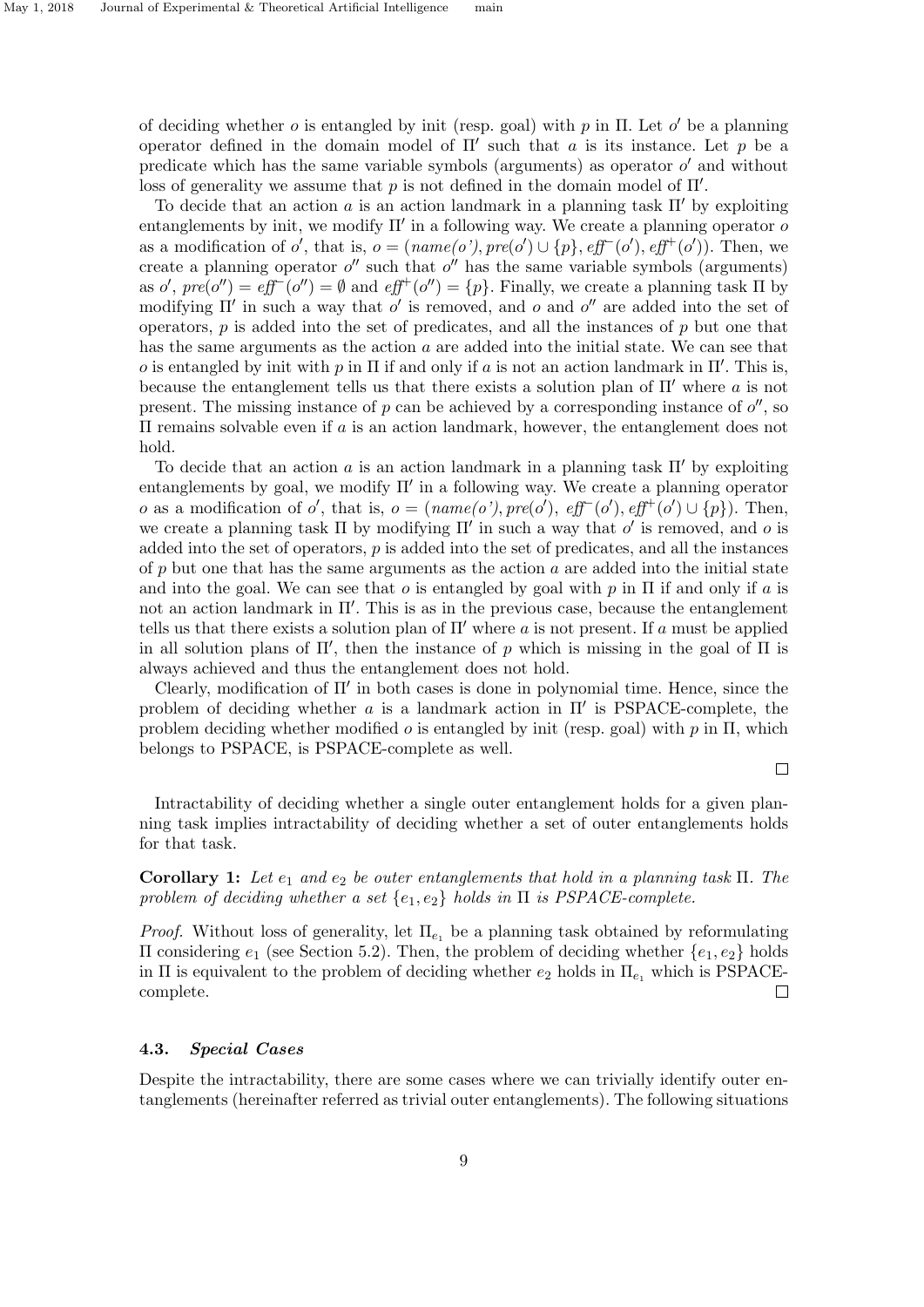refer to special cases where there is no way to violate outer entanglements in the planning process. However, trivial outer entanglements do not provide any new domain-specific information and hence we do not have to consider them in the reformulation.

For instance, if a predicate  $p$  is not achieved by any operator defined in the domain model (e.g.  $p$  is a static predicate), then any operator having  $p$  in its precondition is entangled by init with p.

**Lemma 1:** Let  $\Pi$  be a planning task, p be a predicate and Ops be the set of planning operators defined in the domain model of  $\Pi$ . If  $p \notin \text{eff}^+(o)$  for every  $o \in Ops$ , then for every  $o \in Ops$  it is the case that o is entangled by init with p in  $\Pi$  if and only if  $p \in pre(o).$ 

Another trivial example where outer entanglements can be easily determined is when all instances of a predicate are present in the initial state or the goal.

**Lemma 2:** Let  $\Pi$  be a planning task, I its initial state and G its goal. Let Ops be the set of planning operators and p be a predicate defined in the domain model of  $\Pi$  such that all possible instances of p are present in I (resp. G). Then, an operator  $o \in Ops$  is entangled by init (resp. goal) with p in  $\Pi$  if and only if  $p \in pre(o)$  (resp.  $p \in eff^+(o)$ ).

## 4.4. Case Studies

In the BlocksWorld domain, which we also used as a running example, we can identify two non-trivial outer entanglements. The operator unstack is entangled by init with the predicate on and the operator stack is entangled by goal with on. A typical task (restacking the blocks from initial stacks to goal stacks) can be solved as follows. Blocks are unstacked from their initial positions and put down on the table until all the blocks are on the table. Then, we pick the blocks up and stack them on their goal positions (in the right order). We can see that both the entanglements hold for such solution plans. However, limiting the space on the table (in some modification of the domain) might invalidate these entanglements since due to lack of table space we might be forced to temporarily stack blocks on other blocks. Clearly, if the table space is greater or equal the number of blocks, or if goal stacks of blocks are reverted initial stacks of blocks, the entanglements still hold. However, in a general case deciding whether one or both entanglements hold for a given planning task having the modified domain model can be as hard as solving the task.

In the well-known ZenoTravel domain, which addresses the problem of transporting passengers by planes between cities, we can observe that the operator board is entangled by init with the predicate at and the operator debark is entangled by goal with at. A typical problem can be solved as follows. Each passenger can board an aircraft at the location of origin (if no aircraft is there, then it will arrive from a different location), then the aircraft flies to passenger's destination location where the passenger debarks. The entanglements hold in such solution plans. However, modifying the domain by constraining the locations where a particular aircraft can fly might invalidate the entanglements which will be the case when some passenger would have to change the aircraft at some (non-initial) location. Deciding whether the entanglements (or one of them) hold is easy in the modified domain, since for each passenger we can check whether there is a direct flight or not. Similarly, we can identify outer entanglements in the similar logistic-based domains.

Although we identified some domain-specific cases where identifying (non-trivial) outer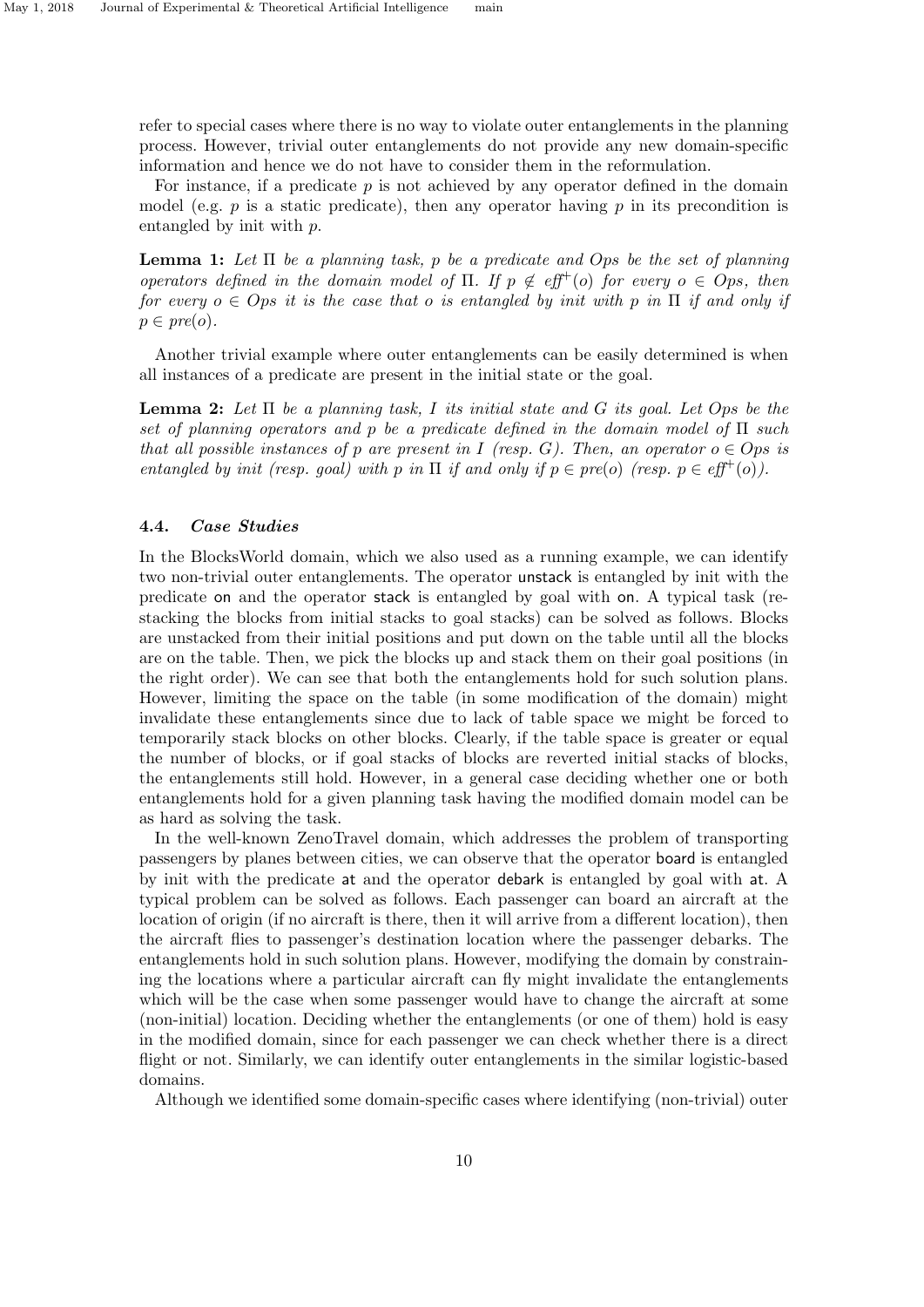entanglements is easy, we are still missing a more general domain-independent approach for identifying a subclass of non-trivial outer entanglements in polynomial time. We believe that analysing structure of planning tasks (e.g. relations between planning operators, mutexes) can be useful for identifying some non-trivial outer entanglements.

#### 5. The Use of Outer Entanglements to Speed-up the Planning Process

This section is devoted to practical use of outer entanglements.

#### 5.1. Motivation

The reason for introducing the outer entanglement relation was to form the basis of a tool for eliminating potentially unnecessary instances of planning operators and thus reduce "overheads" for planning engines (Chrpa and Barták, 2009). This follows the observation that in many domains some operators are needed only to modify the initial state of the object, or achieve the goal state of the object. Given the example of the BlocksWorld domain (see Figure 1 in Section 4), we can see that since the unstack operator is entangled by init with the on predicate only the instances unstack(b a) and unstack( $\epsilon$  b) are necessary, so we can prune the rest of unstack's instances because they are not necessary to find a solution plan. Similarly, we can see that since the stack operator is entangled by goal with the on predicate only the instances stack( $\alpha$ b) and stack( $\beta$ c) are necessary, so we can prune the rest of stack's instances. Usefulness of such pruning can be demonstrated in the following way. Given n blocks, we can have at most  $n \cdot (n-1)$ instances of stack or unstack (we do not consider instances when a block is unstacked from or stacked on itself – e.g stack(a a)). Considering both the entanglements, we can have at most  $n-1$  instances of the stack or unstack operators. In summary, while in the original setting, the number of operators' instances grows quadratically with the number of blocks, considering outer entanglements reduces the growth of the number of operators' instances to linear. Consequently, the state space (i.e., the number of reachable states) can be also reduced. In the BlocksWorld case, a block cannot be stacked on another block unless it is its initial or goal configuration. Hence, when the given outer entanglements are applied there are only at most two (other) blocks a block can be stacked on at any point of the planning process. Otherwise (in the original encoding), a block can be stacked on  $n-1$  other blocks (excluding itself) at any point of the planning process.

Outer entanglements are encoded by supplementary static predicates that are added into preconditions of operators involved in the outer entanglement relation. Most of existing planning engines generate operators' instances in preprocessing, i.e., they perform grounding. Static predicates are only useful at this stage; they are useful in filtering unreachable operators' instances<sup>4</sup>, however, static predicates do not provide any valuable information in search, so planners are compiling them away after grounding. Hence, introducing supplementary static predicates does not increase the number of atoms planners have to deal with during the search. Reducing the number of actions planners have to consider during the search reduces the branching factor and thus "narrows" the search space. Moreover, memory requirements for planners can be often considerably lowered.

However, outer entanglements might cause some actions to become irreversible. For example, if we allow unstacking blocks only from their initial positions (captured by the entanglement by init mentioned before), then we cannot recover from a situation

<sup>&</sup>lt;sup>4</sup>by unreachable operator instances we mean those not applicable at any point of the planning process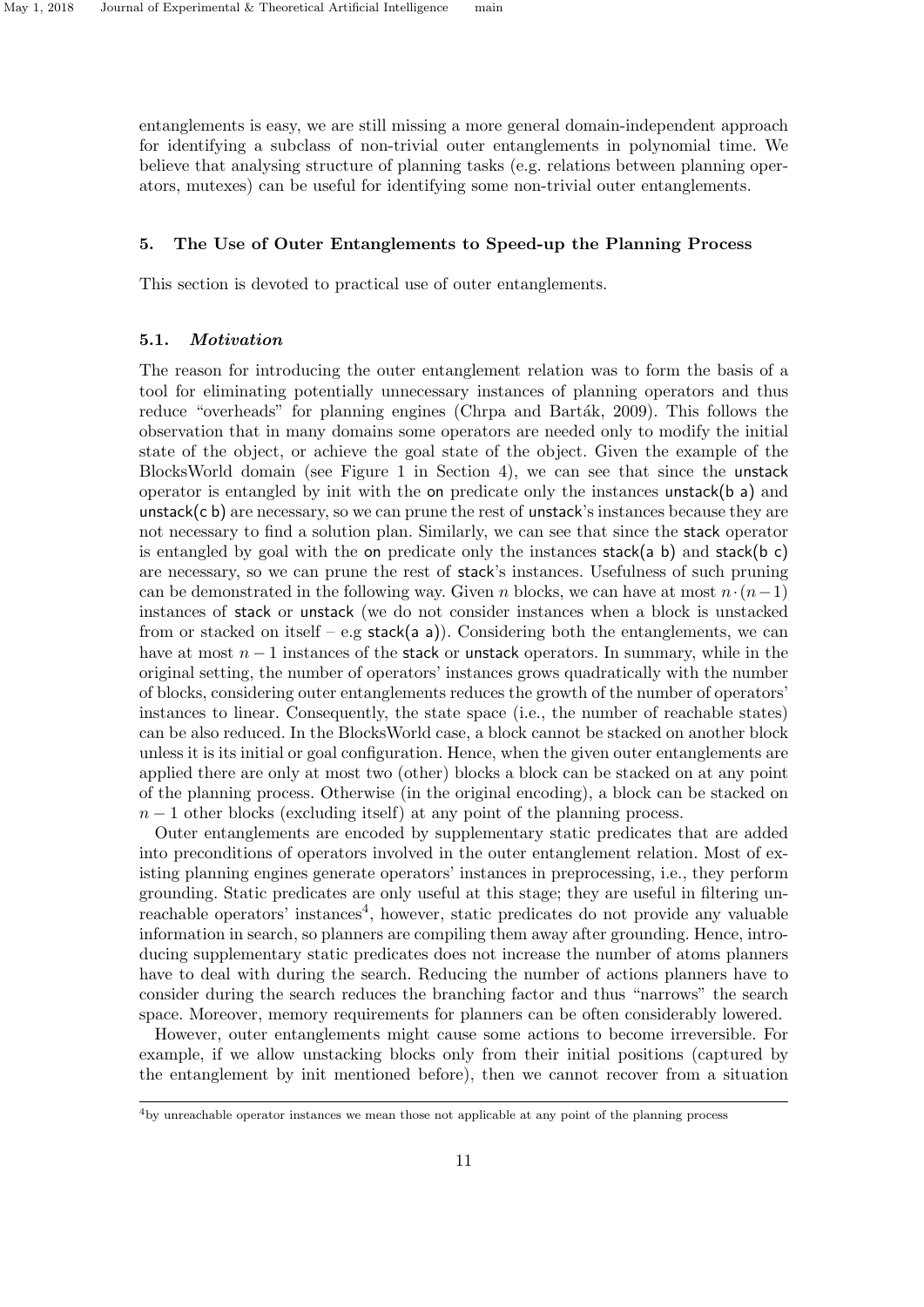```
(:action unstack
:parameters (?x - block ?y - block)
:precondition (and (on ?x ?y)(clear ?x)(handempty)(stai_on ?x ?y))
:effect (and (holding ?x)(clear ?y)
             (not (clear ?x))(not (handempty))(not (on ?x ?y))))
```
Figure 2. An example of the encoding of an entanglement by init between the unstack operator and the on predicate.

where a block becomes eventually stacked on an "incorrect" block. Also by having a "symmetrical" entanglement by goal between the operator stack and the predicate on which allows stacking blocks only on their goal position, we might not recover from a situation where the goal tower of blocks is being built from "the middle". Hence, outer entanglements may introduce dead-ends which might be detrimental for some planning techniques, especially those based on local search.

## 5.2. Reformulating Planning Tasks

To exploit outer entanglements during the planning process we have to develop a specific planner, modify an existing one, or we have to reformulate planning tasks in such a way that outer entanglements are enforced during the search. The last option is plannerindependent because, as we will show later, reformulation does not require any features which are not provided within classical (STRIPS) planning (see Section 3).

Encoding outer entanglements is done by introducing static predicates that eliminate instances of operators that do not "comply" with these entanglements (for more background details, see (Chrpa and Barták, 2009)). Let  $\Pi$  be a planning task, I be its initial state and G its goal. Let an operator  $o$  be entangled by init (resp. goal) with a predicate p (o and p are defined in the domain model of  $\Pi$ ) in  $\Pi$ . Then the task  $\Pi$  is reformulated as follows:

- (1) Create a predicate  $p'$  (not defined in the domain model of  $\Pi$ ) having the same arguments as p and add  $p'$  into the domain model of  $\Pi$ .
- (2) Modify the operator  $o$  by adding  $p'$  into its precondition.  $p'$  has the same arguments as  $p$  which is in precondition (resp. positive effects) of  $o$ .
- (3) Create all possible instances of  $p'$  which correspond to instances of  $p$  listed in  $I$ (resp.  $G$ ) and add the instances of  $p'$  to  $I$ .

Adding  $p'$ , which is in fact a static predicate, into precondition of  $o$  causes that instances of o that are "prohibited" by the entanglement become unreachable. Figure 2 depicts the encoding of an entanglement by init between the unstack operator and the predicate on. In our terminology, unstack(?x ?y) refers to o, on(?x ?y) to p and stai\_on(?x ?y) to p'. Correctness of the reformulation is formally proved as follows.

**Proposition 1:** Let  $\Pi$  be a planning task, o be a planning operator and p be a predicate (o and p are defined in the domain model of  $\Pi$ ) such that o is entangled by init (resp. goal) with p in  $\Pi$ . Let  $\Pi'$  be a planning task obtained by reformulating  $\Pi$  using the previous approach.  $\pi'$  is a solution plan of  $\Pi'$  if and only if  $\pi'$  is a solution plan of  $\Pi$  that satisfies the entanglement conditions (see Definition  $\lambda$ ).

*Proof.* Hereinafter, we will refer to modified  $o$  as  $o'$ . Adding predicates only into precon-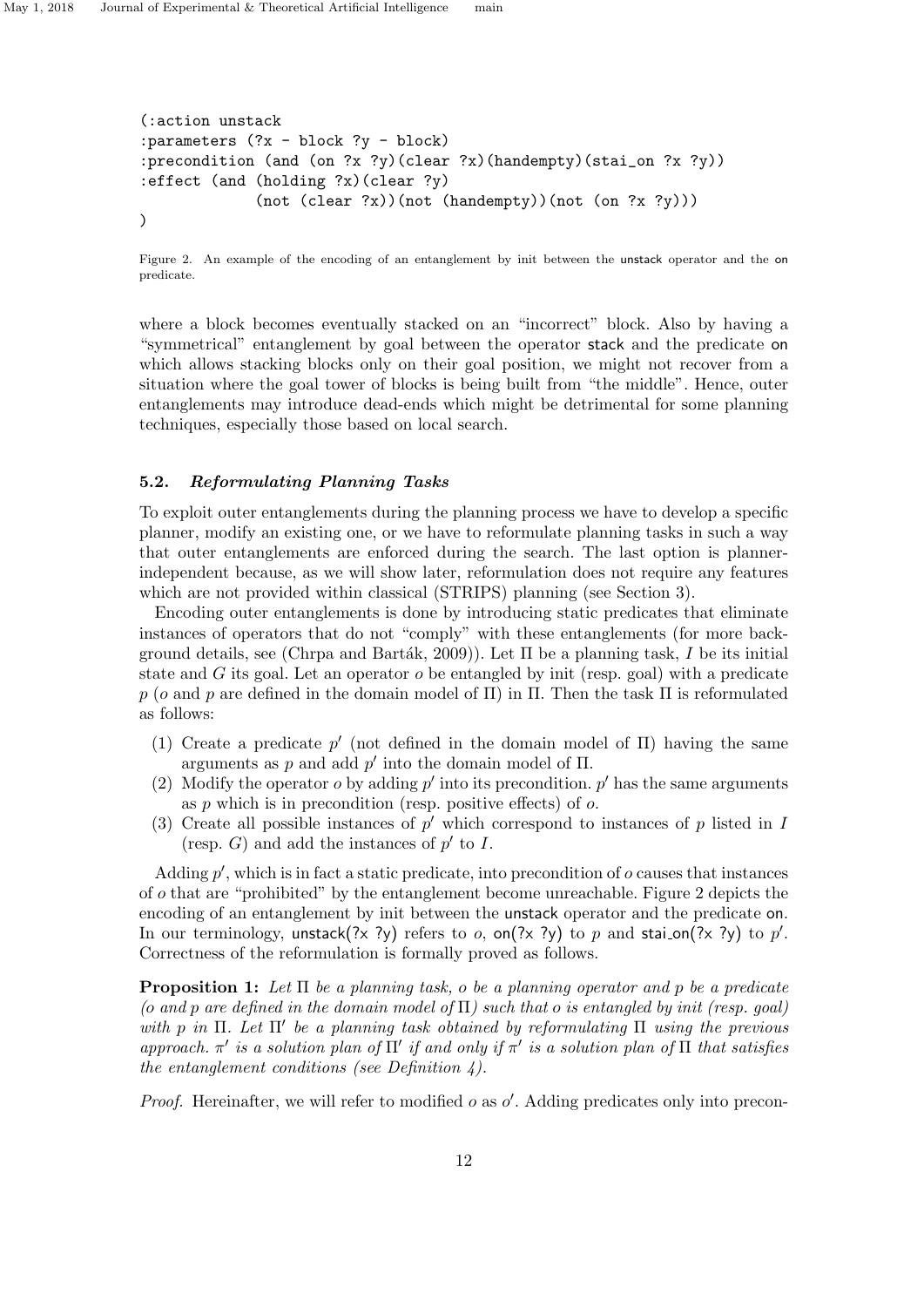dition of an operator does not affect the result of application of its instances. For each ground substitution  $\xi$  (mapping variable symbols to constants) it holds that applying  $\xi$ (o') in some state s (if possible) results in the same state as applying  $\xi$ (o) in s (o and o' have the same variable symbols). From this, we can observe that if  $\pi'$  is a solution plan of  $\Pi'$ , then  $\pi'$  is a solution plan of  $\Pi$ . For each ground substitution  $\xi$  (mapping variable symbols to constants) it holds that  $\xi(p') \in I' \leftrightarrow \xi(p) \in I$  or  $\xi(p') \in I' \leftrightarrow \xi(p) \in G$ respectively (I' is the initial state of  $\Pi'$ ). No instance of  $p'$  can be achieved or deleted during the planning process, since no operator defined in the domain model of  $\Pi'$  has p' in its positive or negative effects. Hence, for every o's instance  $a \in \pi'$  and p's corresponding instance  $p_{gnd} \in pre(a)$  it is the case that  $p_{gnd} \in pre(a) \rightarrow p_{gnd} \in I$  (resp.  $p_{gnd} \in pre(a) \to p_{gnd} \in G$ . From this,  $\pi'$  also satisfies the entanglement conditions in Π (see Definition 4). Also, given that each instance of p present in I (resp. G) has its "twin", i.e., a corresponding instance of  $p'$  present in  $I'$ , only instances of  $o$  that violate the entanglement are pruned. Therefore, if  $\pi'$  is a solution plan of  $\Pi$  that satisfies the entanglement conditions, then  $\pi'$  is a solution plan of  $\Pi'$ .  $\Box$ 

#### 5.3. Extracting Entanglements from Training Plans

Deciding whether a given outer entanglement holds is generally PSPACE-complete as well as deciding whether the set of outer entanglements hold (as discussed in Section 4.2). Trivial entanglements, which can be identified easily (see Section 4.3), are not informative and thus not considered for task reformulation. Therefore, we have to devise an effective approximation technique for extracting sets of outer entanglements. We assume that tasks having the same domain model have a similar structure, so the same set of outer entanglements holds in all of them. Hence, we can select a representative set of simple tasks for each domain model as training tasks, so those can be solved easily by standard planning engines. Generated training plans, that is the solutions of these training tasks, are then explored in order to find what entanglements hold in them.

The above approach can be formalised as follows. Let  $P$  be a class of planning tasks that has the same domain model. Let  $\mathcal{P}_T \subset \mathcal{P}$  be a set of training tasks. In our approximation method, we assume that  $ENT_{\mathcal{P}_T} = ENT_{\mathcal{P}}$ , in other words, a set of outer entanglements valid on training planning tasks is also valid on the whole class of planning tasks. This assumption is a potential source of incompleteness, since using a set of outer entanglements that does not hold for some planning tasks may make a task unsolvable within that re-formulation. On the other hand, planning tasks having the same domain model are of similar structure (e.g. they differ only by number of objects), which is the case of the most of IPC benchmarks. This provides evidence that selecting a small set of these tasks such that selected tasks are easy but not trivial, can mitigate the heuristic nature of the method, and thus support the assumption. A thorough empirical study that also explores these issues is provided in Section 6.

Determining whether a set of outer entanglements holds in all the training plans is often not a very efficient way to determine a useful set of outer entanglements, as previously discussed in the literature (Chrpa and Barták, 2009). There are two main reasons. Firstly, training plans might contain redundant actions or very sub-optimal sub-plans which can prevent detecting some useful entanglements. Secondly, there might be several strategies how a task can be solved, where only some of these lead into discovery of some useful entanglements. For example, in BlocksWorld, we might "put aside" blocks in two different ways: put them on the table, or stack them on other blocks. Only the former way leads to the discovery of two useful outer entanglements (i.e., unstack is entangled by init with on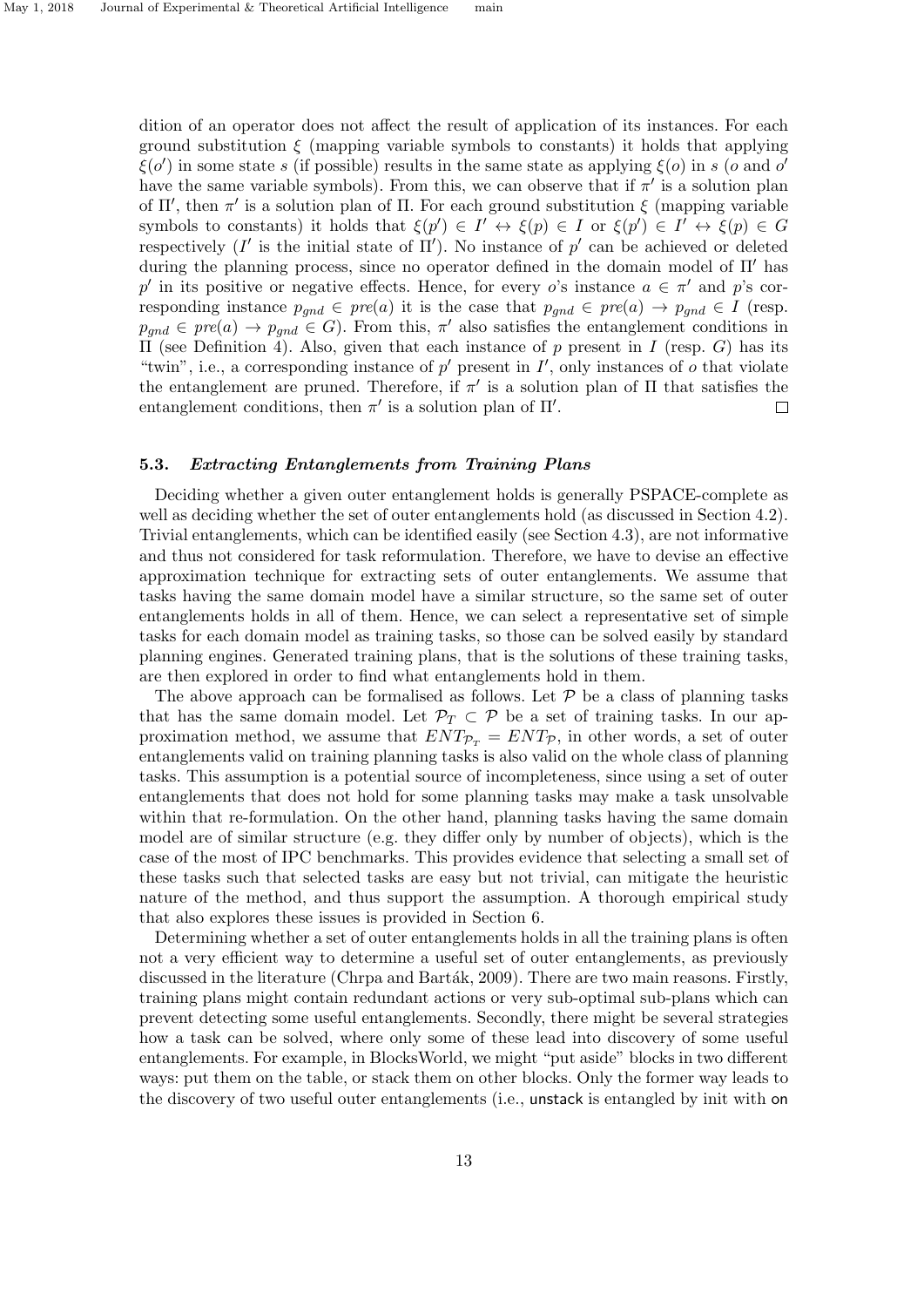Algorithm 1 Checking how many times the outer entanglement conditions are met for each relevant pair (operator,predicate).

Require: a set of training tasks with corresponding solution plans (training plans), flaw ratio  $\eta$ 

Ensure: a set of outer entanglements ENT 1: initialize ent arrays(); {create empty arrays  $entI, entG$  of size [Ops, Preds]} 2: initialize op counter(); {create an empty array *counter* of size  $[Ops]$ } 3: for each training plan  $\pi = \langle a_1, \ldots a_n \rangle$  do 4: for  $i := 1$  to n do 5: for each  $p \in \text{pre}(a_i)$  do 6: if  $p \in I$  then 7:  $entI[is_inst(a_i), is_inst(p)] + +;$ 8: end if 9: end for 10: **for each**  $p \in \text{eff}^+(a_i)$  do 11: if  $p \in G$  then 12:  $entG[iis_inst(a_i), is_inst(p)] + +;$ 13: end if 14: end for 15: counter  $[is\_inst(a_i)] + +$ ; 16: end for 17: end for 18:  $ENT = \emptyset$ 19: for each  $(o, p) \in [Ops, Preds]$  such that  $counter(o) > 0$  do 20: if not trivial  $e_I(o, p)$  and entI[o, p]/counter(o)  $\geq 1 - \eta$  then 21:  $ENT = ENT \cup \{e_I(o, p)\}$ 22: end if 23: if not trivial  $e_G(o, p)$  and ent $G(o, p)/counter(o) \geq 1 - \eta$  then 24:  $ENT = ENT \cup \{e_G(o, p)\}$ 25: end if 26: end for

and stack is entangled by goal with on). Using optimal planners might alleviate the issue related to sub-optimal plans but it might be computationally very expensive even for training tasks. Moreover, using optimal planners might not handle the "strategy issue".

Introducing a *flaw ratio*  $\eta \in [0, 1]$  which is a parameter referring to an allowed percentage of "flaws" in training plans can identify outer entanglements that can be discovered in plans that are somehow "close" to the training plans. Let  $\eta$  be a flaw ratio, then the outer entanglements are extracted as follows:

$$
e_I(o, p) \Leftrightarrow \frac{entI[o, p]}{counter[o]} \ge 1 - \eta \tag{1}
$$

$$
e_G(o, p) \Leftrightarrow \frac{entG[o, p]}{counter[o]} \ge 1 - \eta \tag{2}
$$

The method for extracting sets of outer entanglements in training plans is presented in our previous work (Chrpa and Barták, 2009). For every action we check how many times instances of predicates in its precondition and positive effects, respectively correspond with atoms in the initial state and the goal, respectively of the given training task.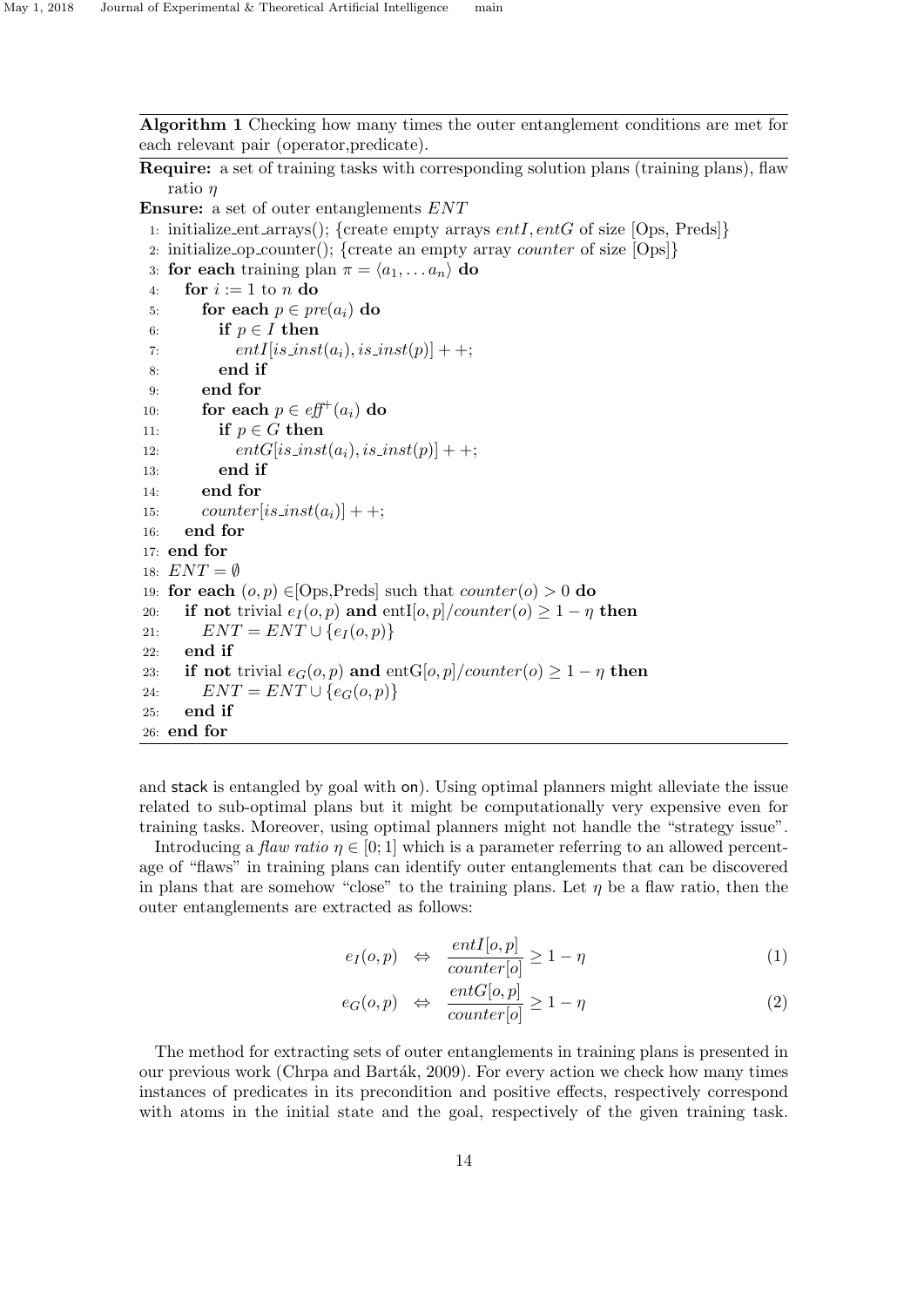Algorithm 2 Extraction of outer entanglements with the flaw ratio. **Require:**  $init\text{-}fr$  (the initial value of flaw ratio), step (a decrement of flaw ratio) Ensure: reformulated planning tasks 1: generate training plans 2:  $\eta = init-fr + step$ 3: repeat 4:  $\eta = \max(0, \eta - step)$ 5: extract entanglements by Alg. 1 considering  $\eta$ 6: generate reformulated training tasks

7: **until**  $\eta = 0$  or all the reformulated training tasks are solvable

8: generate reformulated (testing) tasks

This information is then used for extracting a set of outer entanglements. This idea is elaborated in Algorithm 1. We define an array counter, which stores information about how many instances of given operators occur in the training plans, arrays entI, ent $G$ , which count how many times the conditions of entanglement by init or goal are satisfied for pairs of operators and predicates (Lines 3-17). Function  $is_inst(arg)$  returns either an operator if  $arg$  (action) is an instance of it or a predicate if  $arg$  (atom) is an instance of it. Then, a set of outer entanglements is extracted according to a given flaw ratio  $\eta$ (equations (1) and (2)) while ignoring trivial outer entanglements (Lines 18-26).

Algorithm 1 requires linear time with respect to the lengths of given training plans if the number of atoms in actions' preconditions and effects is much lower than lengths of training plans, so it can be bounded by a constant.

Introducing the flaw ratio  $(\eta)$  might invalidate the assumption that the extracted set of outer entanglements (by Algorithm 1) holds for the training tasks. Hence, the assumption must be verified after the set of outer entanglements is extracted. This idea is elaborated in Algorithm 2. A value of flaw ratio  $\eta$  is initially set to *init-fr+step* (Line 2). The main loop (Lines 3-7) iteratively decreases  $\eta$  by the decrement step (Line 4), extracts a set of outer entanglements by Algorithm 1 (Line 5), reformulates the training tasks according to the approach described in Section 5.2 (Line 6) and tries to solve these reformulated training tasks. Failing to solve any of the reformulated training tasks indicates that the extracted set of entanglements does not hold for all the training tasks (so, we have to continue by going back to Line 3). Clearly, if  $\eta = 0$  then, the training plans are also solution plans of the reformulated training tasks.

## 6. Experimental Evaluation

This section is devoted to the empirical evaluation of the impact of outer entanglements in the plan generation process. The aims of the experiments are: (i) to analyse the impact of outer entanglements on state-of-the-art planning engines; (ii) to assess how different training plans influence extraction of outer entanglements; and (iii) to measure the influence of outer entanglements on grounding, i.e., how reduced is the size of the search space.

## 6.1. Experimental Setup

In order to perform our analysis, we selected a number of planners according to i) their performance in the IPCs, and ii) the variety of techniques they exploit. Selected planners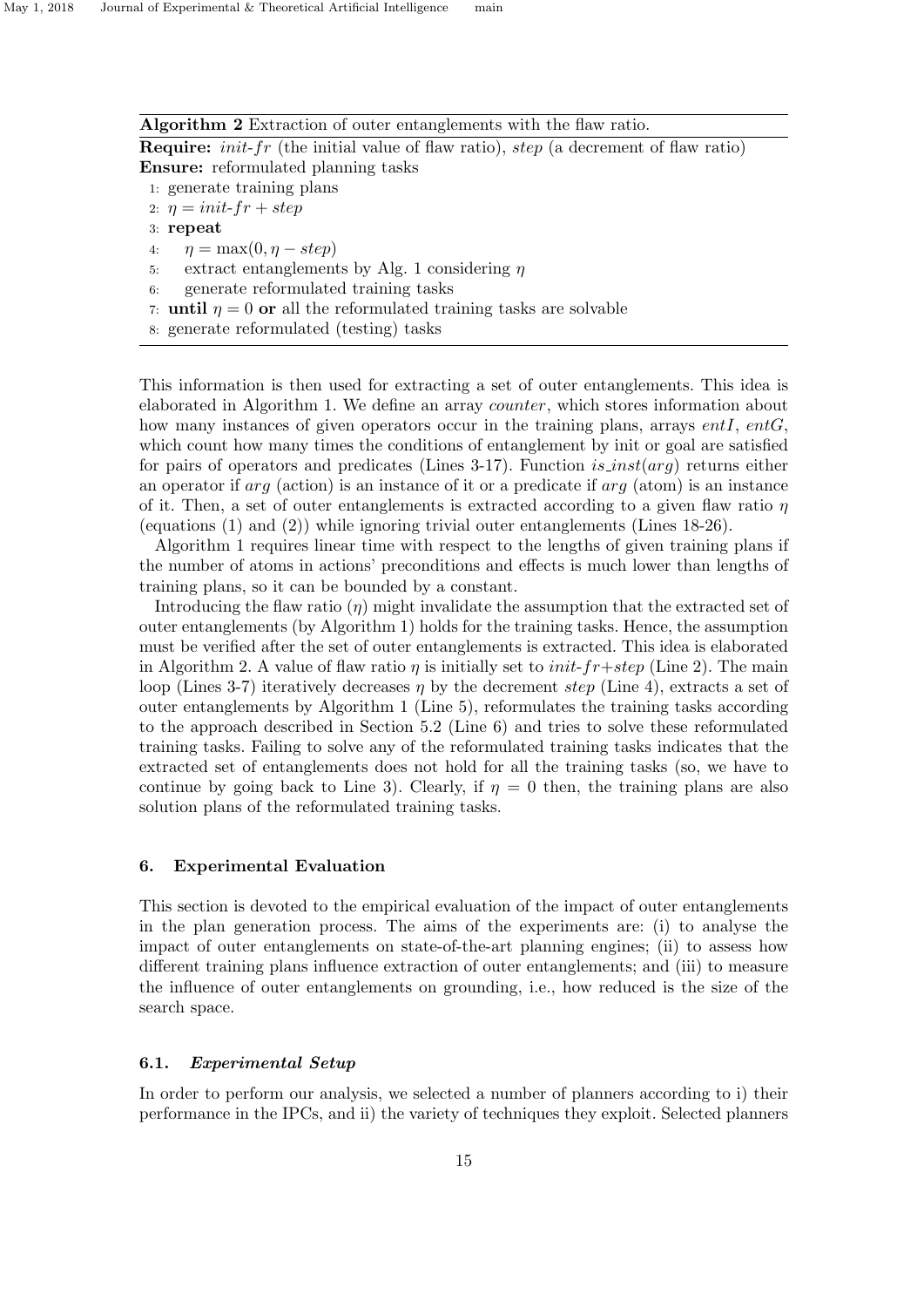For the empirical evaluation purposes we selected all the domains used in the learning tracks of IPC-6 and IPC-7; since outer entanglements are automatically extracted domain-specific knowledge, the learning track benchmarks seem to be the most appropriate. This test set is thus independent, open, and gives a relatively wide coverage.

In each domain, the planning tasks have the same domain model and thus differ only by planning problem specifications. Henceforth, training problems denote tasks that are used for learning entanglements, and testing problems denote tasks that are used as benchmarks. In the learning track of IPC-7 (Coles et al., 2012), a set of training problems is not explicitly provided and thus the training problems have to be generated by provided problem generators.

In Machine Learning, it is important to have a good quality training set in order to maximise the outcome of the learning process. From the planning perspective, training plans should capture the important structural aspects that are generalizable to the whole class of planning tasks. According to the observation made by Chrpa et al. (2013) sets of extracted entanglements often do not change with increasing number of training problems. Similar observations have been made when configuring portfolios of planners (Núñez et al., 2012). On the other hand, using very few training problems increases the risk of extracting outer entanglements that do not generally hold (we might be "lucky" to have a very atypical problem as a training one). Following these observations, 5 training problems per domain were used. Regarding complexity of training problems, there are some aspects that should be taken into account. If training plans are too short, it indicates that their structure might be over-constrained and thus not typical for tasks in a given class. Consequently, we might extract some outer entanglements that do not hold for such "typical" tasks. On the other hand, obtaining long training plans might be too time consuming or even impossible, since planning is computationally very expensive. Hence, we have experimentally observed –by conducting preliminary investigations on a disjoint set of benchmarks, and by considering results from literature (Chrpa and Barták, 2009; Chrpa and McCluskey, 2012)– that a reasonable size for training problems is when the length of their solution plans is at least 20 in average. With larger number of defined operators in the domain model the length of training plans should be higher (more operators yields longer solution plans).

The benchmark planners were used to generate training plans. The flaw ratio  $(\eta)$ was initially set to 0.2, and, in case of any of the training problems became unsolvable after incorporating outer entanglements<sup>5</sup>, the flaw ratio was iteratively reduced by the decrement of 0.05 until the set of extracted outer entanglement held for all training problems, or the flaw ratio dropped to 0.0 (for details, see Algorithm 2). Although in the literature (Chrpa and Barták, 2009; Chrpa and McCluskey, 2012) the flaw ratio is set to 0.1, we observed on some preliminary experiments, performed on a small set of benchmarks (not included in the rest of this experimental analysis) that such a value is too conservative. On the other hand, setting the value above 0.2 led to extraction of outer entanglements that often did not hold in the training problems.

A CPU-time cutoff of 900 seconds (15 minutes, as in learning tracks of IPC) was used for both learning and testing runs. All the experiments were run on 3.0 Ghz CPU

<sup>5</sup>by "unsolvable" we mean those problems where the planner did not find a solution within the given time limit of 900 CPU-time seconds.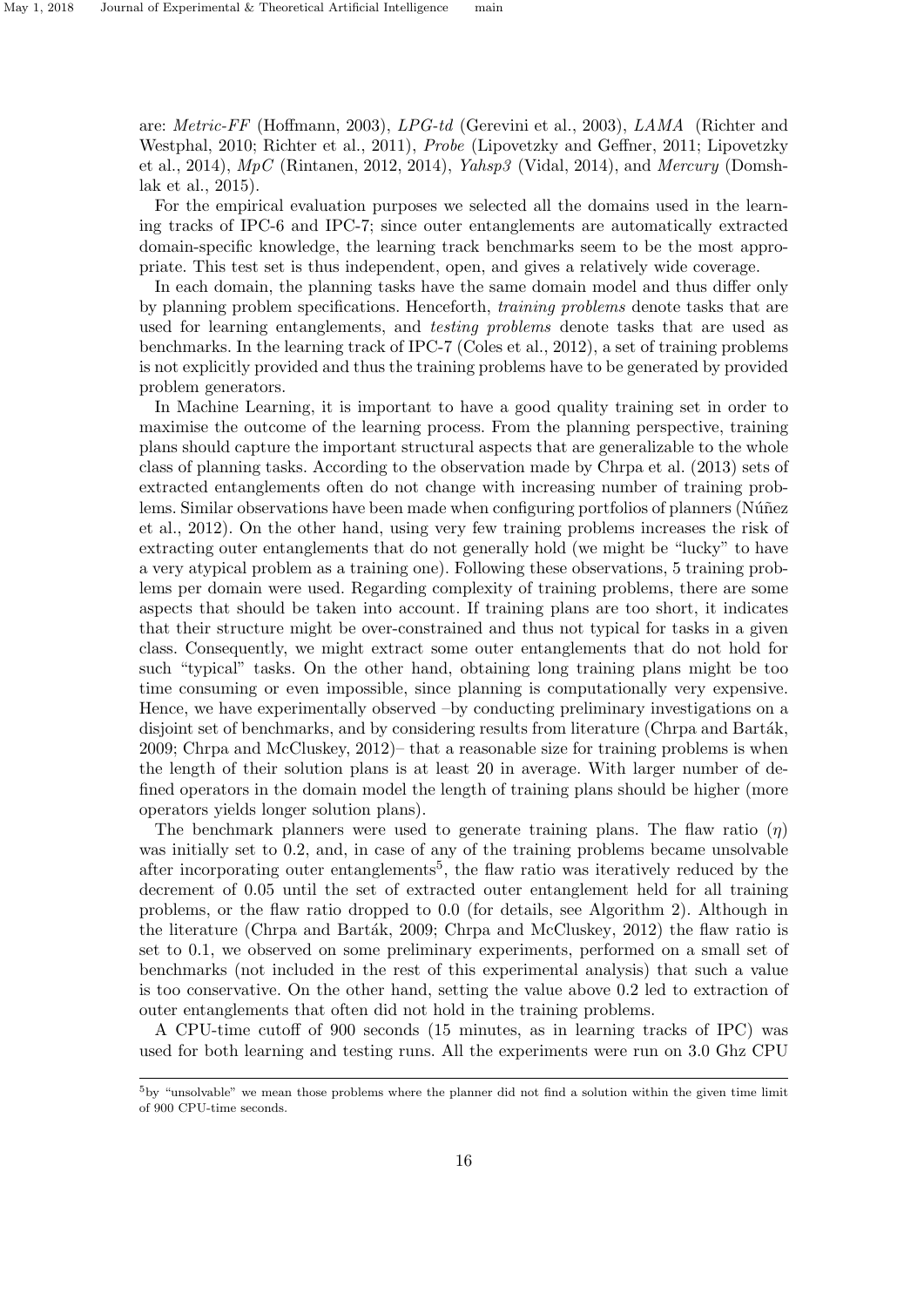| Domain        | <b>Outer Entanglements</b>                                                                                                     |
|---------------|--------------------------------------------------------------------------------------------------------------------------------|
| Barman        |                                                                                                                                |
| Bw            | ${Probe} \supset {Lama, Mercury, Yahsp}$                                                                                       |
| Depots        | ${FF, Lama, LPG, MpC, Probe}$                                                                                                  |
| Gold-m        | $\forall \{\text{Yahsp}\}\supset{\text{Yahsp}}$                                                                                |
| Gripper       | $\forall \{\text{Yahsp}\}\supset{\text{Yahsp}}$                                                                                |
| Matching-Bw   | $\{{\rm Lama}\}\supset\{{\rm FF}, {\rm Mercury}\}\supset\frac{\{{\rm LPG}\}}{\{{\rm MpC},{\rm Yahsp}\}}\supset\{{\rm Probe}\}$ |
| Parking       | ${FF}, {Lama}$                                                                                                                 |
| <b>Rovers</b> |                                                                                                                                |
| Satellite     | Α                                                                                                                              |
| Sokoban       | ∀                                                                                                                              |
| Spanner       | А                                                                                                                              |
| Thoughtful    | $\{Probe\} \supset \{FF\}, \{MpC\} \supset \{LPG\}, \{LAMA\}, \{Mercury\}, \{Yahsp\}$                                          |
| TPP           | ${FF, LPG, Mercury} \supset {Lama, MpC, Probe, Yahsp}$                                                                         |

Table 1. Sets of extracted outer entanglements according to planners whose training plans were used. ∀ denotes the set outer entanglements consisting of all the planners. The ⊃ relation denotes the superset relation between corresponding sets of outer entanglements.

machine with 4GB of RAM. In this experimental analysis, IPC scores as defined in IPC-7 are used. For a planner C and a problem p,  $Time(C, p)$  is 0 if p is unsolved, and  $1/(1 + \log_{10}(T_p(\mathcal{C})/T_p^*))$ , where  $T_p(\mathcal{C})$  is the CPU time needed by planner  $\mathcal C$  to solve problem p (if the actual CPU time is less than 1 second, then  $T_p(\mathcal{C}) = 1$ , i.e., 1 second is considered as a minimum CPU time needed to solve any problem) and  $T_p^*$  is the CPU time needed by the best considered planner, otherwise. Similarly,  $quad(\mathcal{C}, p)$  is 0 if p is unsolved, and  $N_p^*/N_p(\mathcal{C})$ , where  $N_p(\mathcal{C})$  is the cost of the plan, solution of p, obtained by C and  $N_p^*$  is the minimal cost of the solution plan of p among all the considered planners, otherwise. The IPC score on a set of problems is given by the sum of the scores achieved on each considered problem.

## 6.2. Experimental Results: The Learning Phase

Table 1 shows the different sets of outer entanglements that were extracted by using considered planners for generating training plans. The planners used for generating training plans are arranged into sets, where each set contains all the planners that generate the same set of outer entanglements. Where applicable, the sets are ordered according to the ⊃ relation, which denotes the superset relation between corresponding sets of outer entanglements. For example, in Bw, we have extracted two different sets of outer entanglements. The first set was extracted from training plans generated by Probe, the second was extracted from training plans generated by either LAMA or Mercury or Yahsp. The first set is a superset of the second one. Notice that using training plans generated by either FF or LPG or MpC has led to an empty set of outer entanglements (i.e., no non-trivial outer entanglements have been extracted). Hereinafter, a planner -plan set of entanglements will denote a set of outer entanglements obtained by using training plans extracted by a given *planner*, i.e., an FF-plan set of entanglements is obtained by using plans extracted by FF. We have made the following observations:

• no outer entanglements were detected at all in the nPuzzle domain, hence we have omitted the results from this domain in the rest of the analysis;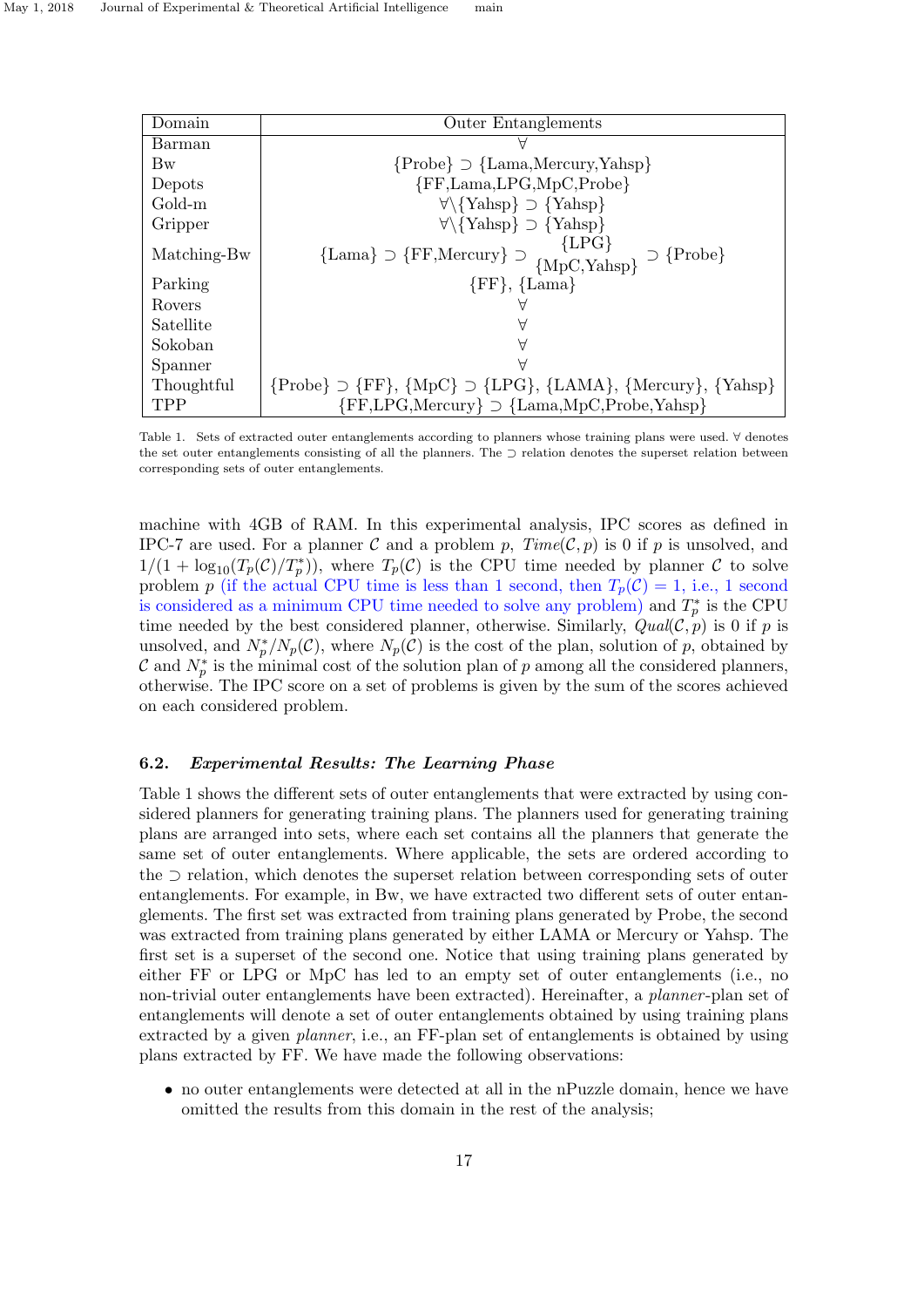- in Matching-bw and Thoughtful, there were considerable differences among the planners;
- in Parking and Thoughtful, there is no set that contains all the outer entanglements (i.e., there is not a superset to all the other sets)

Pruning power of outer entanglements along with numbers of extracted outer entanglements is shown in Table 2. Ratios of instantiated atoms and actions by the Probe planner in reformulated vs. original problems are presented (e.g. a value of 0.7 means that  $70\%$ of atoms/actions are considered in the reformulated tasks). Notice that Mercury- and Probe-sets in Thoughtful do not hold for 6 and 4 testing problems respectively. In these problems, the reachability check did not reach the goal, so these (reformulated) problems are unsolvable. Table 2 therefore refers to reduction of the size of problem representation when outer entanglements are applied.

Remarkably, different outer entanglements have different pruning power. For example, in Rovers five entanglements prune only about  $11\%$  of actions and  $5\%$  of atoms, while one entanglement in Bw (set no. II) prunes about 97% of action and 94% of atoms.

#### 6.3. Experimental Results: The Testing Phase

Table 3 gives us an overview of performance of planners on the original testing problems and problems reformulated by different sets of outer entanglements we extracted during the learning phase (see Tables 1 and 2). In particular, the results simulates a "competition" between different encodings for each domain and planner. Coverage denotes how many tasks (out of 30) were solved in the given time-limit (15 minutes) for each configuration. Remarkably, in Bw, Gripper, and Matching-Bw, the use of inner entanglements allowed some planners to solve all 30 problems in the given time-limit in spite of the fact that they did not solve any task using the original encoding. The IPC score gives a relative evaluation that ranges per task from 0, i.e., the task has not been solved, to 1, i.e., the task has been solved in the smallest CPU-time (or in 1 second) or the solution plan is of the best quality. Hence, if the IPC score is equal (or very close to) the coverage, then the tasks were solved in the (nearly) smallest time or (nearly) the best quality among the encodings. For example, In Depots, the I set provides the best results against the original encoding among almost all the planners.

In summary, in the vast majority of cases, using outer entanglements has positive impact on the planners' performance. For example, in Bw, Depots, Matching-bw, Gripper and TPP the impact is remarkable. Table 4 summarizes results across the planners for each set of outer entanglements as well as original encodings and ranks them according to achieved score in three categories - coverage, speed and quality. As can be seen from Table 2, the sets of outer entanglements are ordered according to their pruning power, i.e., the set I is the most pruning set of outer entanglements. Also, as Table 1 shows in all the cases, except Parking and Thoughtful, I contains all the outer entanglements extracted in a particular domain, i.e., I is a superset of all other sets of outer entanglements.

In three domains out of 13, namely Barman, Parking and Sokoban, the original encoding achieved the best overall results, although in Sokoban, the original encoding yielded to worse coverage. In Thoughtful, the set III yielded to the best performance, while the set I unperformed even the original encoding. In TPP, the set II was the best in the coverage and quality metrics, while the set I was the best in the speed metric. In the rest of domains, the set I shows the best performance according to all the criteria.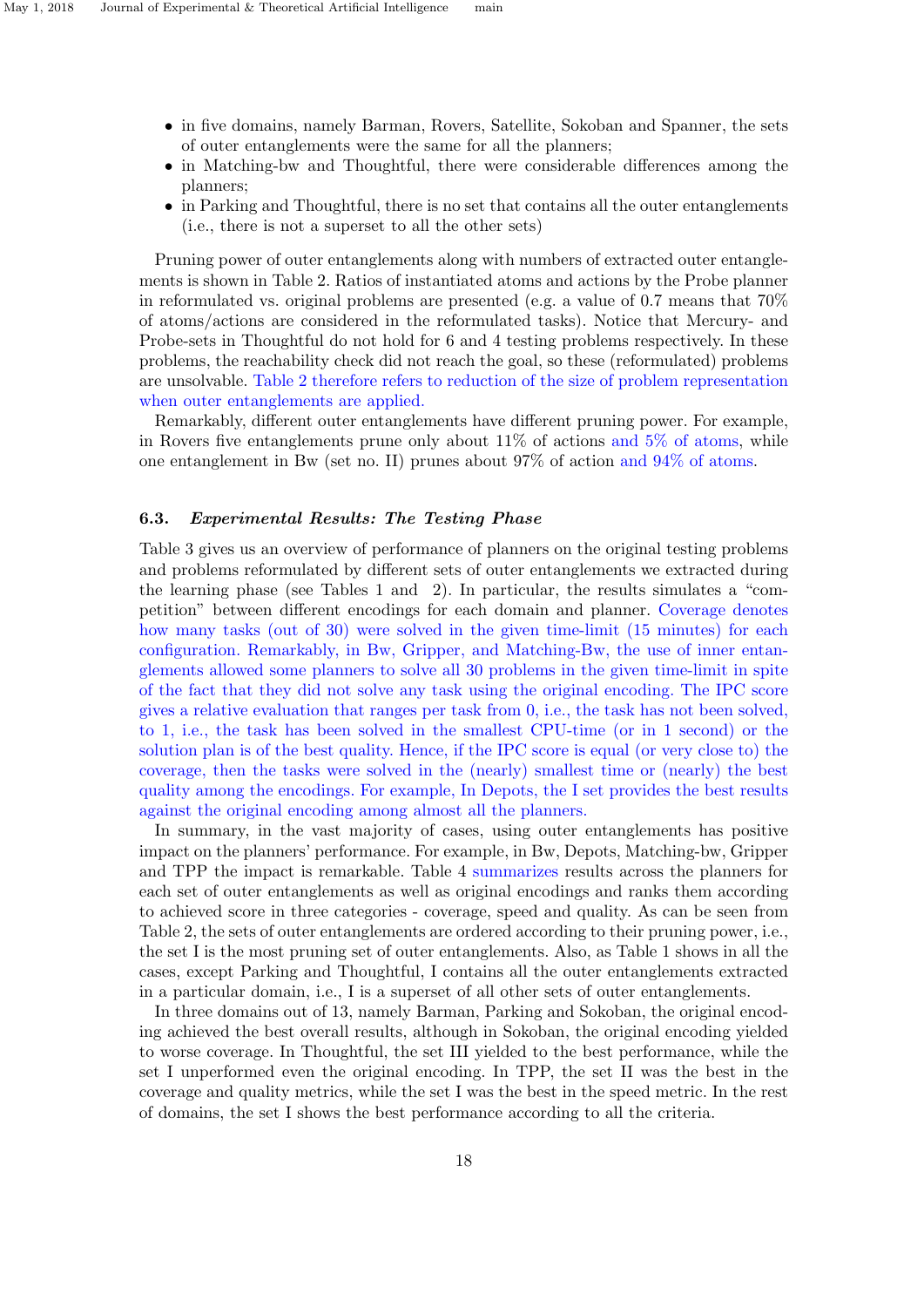| No.                        | Set                                     | ΕI               | EG               | Atoms             | Actions           |  |  |  |  |  |  |  |  |
|----------------------------|-----------------------------------------|------------------|------------------|-------------------|-------------------|--|--|--|--|--|--|--|--|
| <b>Barman</b>              |                                         |                  |                  |                   |                   |  |  |  |  |  |  |  |  |
| Ī                          | $\overline{\forall}$                    | $\overline{1}$   | $\overline{1}$   | 0.54              | 0.53              |  |  |  |  |  |  |  |  |
| $\overline{\mathrm{Bw}}$   |                                         |                  |                  |                   |                   |  |  |  |  |  |  |  |  |
| Ī                          | $\{Probe\}$                             | 1                | $\mathbf{1}$     | 0.06              | $\overline{0.02}$ |  |  |  |  |  |  |  |  |
| $\mathbf{II}$              | {Lama, Mercury, Yahsp}                  | $\overline{0}$   | $\overline{1}$   | 0.06              | 0.03              |  |  |  |  |  |  |  |  |
| $\overline{\text{Depots}}$ |                                         |                  |                  |                   |                   |  |  |  |  |  |  |  |  |
| Ι                          | ${FF, Lama, LPG, MpC, Prob}$            | $\overline{2}$   | $\overline{1}$   | 0.28              | 0.07              |  |  |  |  |  |  |  |  |
|                            | Gold-miner                              |                  |                  |                   |                   |  |  |  |  |  |  |  |  |
| Ī                          | $\forall\langle\{\text{Yahsp}\}\rangle$ | $\overline{3}$   | $\overline{0}$   | 1.00              | $\overline{0.90}$ |  |  |  |  |  |  |  |  |
| II                         | ${Yahsp}$                               | $\overline{2}$   | $\overline{0}$   | 1.00              | 1.00              |  |  |  |  |  |  |  |  |
| Gripper                    |                                         |                  |                  |                   |                   |  |  |  |  |  |  |  |  |
| I                          | $\forall \langle \{Yahsp\}$             | $\overline{2}$   | $\overline{1}$   | 0.71              | 0.07              |  |  |  |  |  |  |  |  |
| II                         | ${Yahsp}$                               | $\overline{2}$   | $\overline{0}$   | 1.00              | 0.54              |  |  |  |  |  |  |  |  |
|                            | Matching-bw                             |                  |                  |                   |                   |  |  |  |  |  |  |  |  |
| T                          | $\{\mathrm{Lama}\}\$                    | 1                | 4                | 0.25              | 0.08              |  |  |  |  |  |  |  |  |
| II                         | ${FF, Mercury}$                         | $\boldsymbol{0}$ | $\overline{4}$   | 0.25              | 0.10              |  |  |  |  |  |  |  |  |
| III                        | LPG                                     | $\overline{0}$   | 3                | 0.63              | 0.44              |  |  |  |  |  |  |  |  |
| IV                         | MpC, Yahsp                              | $\overline{0}$   | 3                | 0.63              | 0.44              |  |  |  |  |  |  |  |  |
| $\rm V$                    | Probe}                                  | $\overline{0}$   | $\overline{2}$   | 0.63              | 0.56              |  |  |  |  |  |  |  |  |
|                            | Parking                                 |                  |                  |                   |                   |  |  |  |  |  |  |  |  |
| Ī                          | $\{Lama\}$                              | $\overline{1}$   | $\overline{0}$   | $\overline{1.00}$ | 0.79              |  |  |  |  |  |  |  |  |
| $\mathbf{I}$               | $\{ {\rm FF}\}$                         | $\overline{1}$   | $\overline{0}$   | 1.00              | 0.79              |  |  |  |  |  |  |  |  |
|                            | <b>Rovers</b>                           |                  |                  |                   |                   |  |  |  |  |  |  |  |  |
| T                          | Α                                       | $\overline{2}$   | $\overline{3}$   | 0.95              | 0.89              |  |  |  |  |  |  |  |  |
|                            | Satellite                               |                  |                  |                   |                   |  |  |  |  |  |  |  |  |
| Ī                          | Α                                       | 0                | $\overline{1}$   | 0.52              | 0.98              |  |  |  |  |  |  |  |  |
|                            | Sokoban                                 |                  |                  |                   |                   |  |  |  |  |  |  |  |  |
| Ī                          | $\overline{\forall}$                    | $\overline{2}$   | $\overline{0}$   | 0.97              | 0.90              |  |  |  |  |  |  |  |  |
|                            | Spanner                                 |                  |                  |                   |                   |  |  |  |  |  |  |  |  |
| T                          | $\overline{\forall}$                    | $\overline{1}$   | $\overline{0}$   | $\overline{1.00}$ | $\overline{1.00}$ |  |  |  |  |  |  |  |  |
|                            | Thoughtful                              |                  |                  |                   |                   |  |  |  |  |  |  |  |  |
| T                          | $Yahsp\}$                               | 6                | $\overline{0}$   | $\overline{1.00}$ | 0.70              |  |  |  |  |  |  |  |  |
| $\mathbf{I}$               | $\{\mathrm{FF}\}$                       | 8                | $\overline{0}$   | 1.00              | 0.79              |  |  |  |  |  |  |  |  |
| III                        | $\{Lama\}$                              | $\overline{5}$   | $\mathbf{1}$     | 1.00              | 0.81              |  |  |  |  |  |  |  |  |
| IV                         | $\{ \rm MpC \}$                         | 10               | $\overline{0}$   | 1.00              | 0.81              |  |  |  |  |  |  |  |  |
| V                          | $\{LPG\}$                               | 6                | $\overline{0}$   | 1.00              | 0.92              |  |  |  |  |  |  |  |  |
| VI                         | ${Mercury}$                             | $\overline{7}$   | $\mathbf{1}$     | N/A               | N/A               |  |  |  |  |  |  |  |  |
| VII                        | $\{Probe\}$                             | 15               | $\overline{0}$   | N/A               | N/A               |  |  |  |  |  |  |  |  |
| $\overline{\text{TPP}}$    |                                         |                  |                  |                   |                   |  |  |  |  |  |  |  |  |
| Ī                          | ${FF, LPG, Mercury}$                    | $\boldsymbol{3}$ | $\boldsymbol{0}$ | 0.40              | 0.03              |  |  |  |  |  |  |  |  |
| $\prod$                    | ${Lama, MpC, Probe, Yahsp}$             | $\overline{2}$   | $\overline{0}$   | 0.40              | 0.09              |  |  |  |  |  |  |  |  |

Table 2. Numbers of entanglements by init (EI) and by goal (EG) per set. Ratios of instantiated atoms and actions by the Probe planner in reformulated vs. original testing problems (in ascending order per domain). ∀ denotes the set consisting of all the planners.

Figure 3 shows the coverage performance of the considered planners when exploiting the original encodings, and the encodings enhanced with the I sets of outer entanglements. Results are cumulative across all the testing benchmarks and demonstrate that coverage increased overall for each planner when the I sets of outer entanglements are used. The largest impact can be observed on the performance of the MpC planner, where the coverage is increased by 125 instances (32.1%). We believe that such an improvement was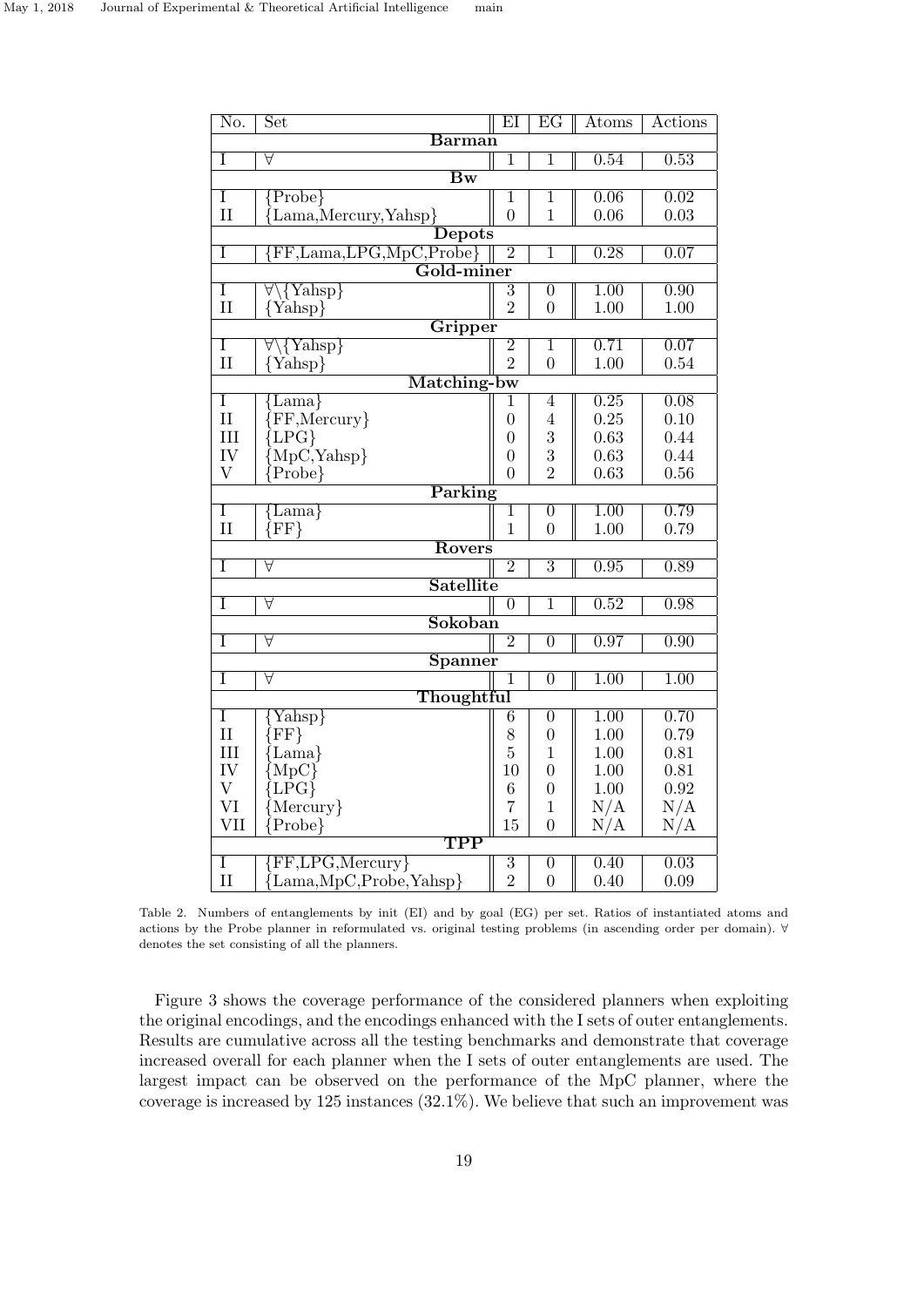|          |                                                                                                                                                                          | $_{\rm FF}$             |              |                  | LPG                     |                                |                 | Lama                                     | Probe        |                       | $\rm Mpc$               |                         | Mercury           |                         |              | Yahsp           |                         |                                              |                       |                         |             |
|----------|--------------------------------------------------------------------------------------------------------------------------------------------------------------------------|-------------------------|--------------|------------------|-------------------------|--------------------------------|-----------------|------------------------------------------|--------------|-----------------------|-------------------------|-------------------------|-------------------|-------------------------|--------------|-----------------|-------------------------|----------------------------------------------|-----------------------|-------------------------|-------------|
| Set      | С                                                                                                                                                                        | $\overline{\mathrm{s}}$ | Q            | С                | $\overline{\mathrm{s}}$ | Q                              | С               | $\overline{\mathrm{s}}$                  | Q            | С                     | $\overline{\mathrm{s}}$ | $\overline{\mathrm{Q}}$ | С                 | $\overline{\mathrm{s}}$ | Q            | С               | $\overline{\mathrm{s}}$ | $\overline{\mathrm{Q}}$                      | С                     | $\overline{\mathrm{s}}$ | Q           |
|          |                                                                                                                                                                          |                         |              |                  |                         |                                |                 |                                          |              |                       | Barman                  |                         |                   |                         |              |                 |                         |                                              |                       |                         |             |
| О        | $\mathbf{0}$                                                                                                                                                             | 0.0                     | 0.0          | 0                | 0.0                     | 0.0                            | $\mathbf{0}$    | 0.0                                      | 0.0          | $\overline{4}$        | 3.3                     | 4.0                     | $\mathbf{0}$      | 0.0                     | 0.0          |                 | 24 24.0                 | 23.9                                         | $\mathbf{0}$          | 0.0                     | 0.0         |
| Ι        | $\boldsymbol{0}$                                                                                                                                                         | 0.0                     | 0.0          | $\boldsymbol{0}$ | 0.0                     | 0.0                            | $\overline{0}$  | 0.0                                      | 0.0          |                       | 24 24.0 23.1            |                         | $\overline{0}$    | 0.0                     | 0.0          | 3               | 2.4                     | 3.0                                          | $\boldsymbol{0}$      | 0.0                     | 0.0         |
|          | $\mathbf{B}\mathbf{w}$                                                                                                                                                   |                         |              |                  |                         |                                |                 |                                          |              |                       |                         |                         |                   |                         |              |                 |                         |                                              |                       |                         |             |
| О        | $\theta$                                                                                                                                                                 | 0.0                     | 0.0          | 24               | 8.0                     | 16.1                           | 25              | 10.3                                     | 16.0         | $25\,$                | 8.0                     | 21.4                    | $\mathbf{0}$      | 0.0                     | 0.0          | 19              | 9.6                     | 7.7                                          | 28                    | 17.4                    | 5.1         |
| Ι<br>П   | 30<br>21                                                                                                                                                                 | 30.0<br>12.6            | 30.0<br>11.0 | 30               | 29.3                    | 30.0                           | 28<br>29        | 28.0<br>19.9                             | 28.0<br>15.2 | 30<br>30 <sup>1</sup> | 29.8<br>28.4            | 29.9<br>29.2            | 30<br>30          | 29.7<br>24.3            | 30.0<br>22.6 | 30<br>29        | 26.6<br>25.5            | 30.0                                         | 30<br>30              | 28.9<br>27.5            | 30.0<br>5.2 |
|          |                                                                                                                                                                          |                         |              |                  | 30 29.6 16.1            |                                |                 |                                          |              |                       | Depots                  |                         |                   |                         |              |                 |                         | 11.1                                         |                       |                         |             |
| О        | 1                                                                                                                                                                        | 0.3                     | 0.7          | 11               | 4.0                     | 9.5                            | $\mathbf{0}$    | 0.0                                      | 0.0          | 30                    | 12.8                    | 27.4                    | 18                | 6.1                     | 15.1         | $\mathbf{0}$    | 0.0                     | 0.0                                          | 21                    | 8.9                     | 4.4         |
| Ι        |                                                                                                                                                                          |                         | 30 30.0 30.0 | 30               |                         | $\vert 30.0 \vert 29.8$        | 27              | $\bm{ }27.0\bm{ }27.0$                   |              | 30                    | 29.5 29.7               |                         |                   | 30 30.0 30.0            |              | 27              |                         | $\left 27.0\right 27.0$                      | 30                    | 30.0   30.0             |             |
|          |                                                                                                                                                                          |                         |              |                  |                         |                                |                 |                                          |              |                       |                         |                         |                   |                         |              |                 |                         |                                              |                       |                         |             |
|          | Gold-miner<br>30.0<br> 30.0 29.5<br>30.0<br>14.2<br>30<br>30.0<br>29.4<br>30 30.0 24.0<br>$\mid$ 28.1<br>19.5<br>24.1<br>О<br>30<br>24.8<br>30<br>30<br>30<br>25<br>24.0 |                         |              |                  |                         |                                |                 |                                          |              |                       |                         |                         |                   |                         |              |                 |                         |                                              |                       |                         |             |
| I        | 30                                                                                                                                                                       | 30.0                    | 27.6         | 30               | 30.0                    | 29.4                           | 30              | $ \hspace{.06cm}30.0 \hspace{.02cm}29.6$ |              | 30                    | 30.0 29.5               |                         |                   | 30 30.0 27.3            |              |                 | 30 30.0                 | 30.0                                         | 30                    | 30.0                    | 27.3        |
| П        | 30                                                                                                                                                                       | 24.8                    | 30.0         | 30               | $\vert 30.0 \vert 29.5$ |                                | 30              | $ \hspace{0.1cm}30.0 $                   | 28.2         |                       | 30 30.0                 | 29.4                    |                   | 30 30.0                 | 27.3         | 30              | 27.9                    | 19.5                                         | 28                    | 25.1                    | 27.0        |
|          |                                                                                                                                                                          |                         |              |                  |                         |                                |                 |                                          |              |                       | Gripper                 |                         |                   |                         |              |                 |                         |                                              |                       |                         |             |
| О        | $\boldsymbol{0}$                                                                                                                                                         | 0.0                     | 0.0          | 30               | 16.1                    | 27.1                           | $\mathbf{0}$    | 0.0                                      | 0.0          | $\overline{0}$        | 0.0                     | 0.0                     | $\mathbf{0}$      | 0.0                     | 0.0          | $\mathbf{0}$    | 0.0                     | 0.0                                          | 0                     | 0.0                     | 0.0         |
| Ι        | $\bf{3}$                                                                                                                                                                 | 3.0                     | 3.0          | 30               | 30.0                    | 29.9                           | $\overline{0}$  | 0.0                                      | 0.0          | 30                    | 30.0 30.0               |                         | 30                | 30.0                    | 30.0         | $\mathbf{0}$    | 0.0                     | 0.0                                          | 0                     | 0.0                     | 0.0         |
| П        | $\boldsymbol{0}$                                                                                                                                                         | 0.0                     | 0.0          | 30               |                         | 21.0 29.9                      | $\overline{0}$  | 0.0                                      | 0.0          | $\theta$              | 0.0                     | 0.0                     | 15                | 7.6                     | 14.9         | $\mathbf{0}$    | 0.0                     | 0.0                                          | $\boldsymbol{0}$      | 0.0                     | 0.0         |
|          |                                                                                                                                                                          |                         |              |                  |                         |                                |                 |                                          |              |                       | Matching-bw             |                         |                   |                         |              |                 |                         |                                              |                       |                         |             |
| О        | 12                                                                                                                                                                       | 4.7                     | 10.2         | 21               | 10.4                    | 15.0                           | 22              | 17.4                                     | 15.7         | 15                    | 6.6                     | 9.2                     | $\mathbf{0}$      | 0.0                     | 0.0          | 9               | 4.7                     | 6.4                                          | 14                    | 9.4                     | 6.0         |
| I        | 30                                                                                                                                                                       | 30.0                    | 29.8         | 30               | $\left 29.6\right $     | 29.4                           | 30              | 29.8 29.6                                |              | 30                    | 29.7                    | 30.0                    | 30                | 30.0                    | 29.8         | 30              | 29.9                    | 30.0                                         | 30                    | 30.0                    | 30.0        |
| П        | 30                                                                                                                                                                       | 25.9                    | 24.0         | 30               | 26.9                    | 25.3                           | 30              | 26.0                                     | 21.5         | 30                    | 25.2                    | 19.5                    | 30                | 30.0                    | 22.7         | 30              | 27.5                    | 19.5                                         | 30                    | 28.1                    | 14.4        |
| Ш        | 25                                                                                                                                                                       | 13.6                    | 19.5         | 27               | 22.3                    | 19.0                           | 28              | 21.1                                     | 20.8         | 21                    | 14.0                    | 13.5                    | 22                | 9.4                     | 9.6          | 25              | 15.0                    | 14.1                                         | 26                    | 19.9                    | 11.9        |
| IV<br>V  | 27<br>21                                                                                                                                                                 | 17.8                    | 21.4         | 30               | 12.3                    | 23.6                           | 29              | 20.5                                     | 20.7         | 25                    | 14.3                    | 16.0                    | 25                | 14.8                    | 11.7         | 28<br>24        | 17.5                    | 17.3                                         | 28                    | 24.1                    | 12.8        |
|          |                                                                                                                                                                          | 10.1                    | 16.7         | 27               | 16.7                    | 20.2                           | 28              | 19.4                                     | 20.3         | 16                    | 9.9                     | 10.3                    | 12                | 6.0                     | 5.1          |                 | 14.0                    | 12.9                                         | 25                    | 18.6                    | 11.3        |
| О        | 7                                                                                                                                                                        | 5.2                     | 6.6          | 0                | 0.0                     | 0.0                            | 9               | $_{\rm 8.5}$                             | 9.0          | 3                     | Parking<br>2.8          | 2.8                     | 5                 | 5.0                     | 5.0          | 6               | 5.5                     | 6.0                                          | 0                     | 0.0                     | 0.0         |
| Ι        | 5                                                                                                                                                                        | 4.6                     | 4.8          | 0                | 0.0                     | 0.0                            | $\overline{2}$  | 1.5                                      | 1.4          | $\mathbf{1}$          | 1.0                     | 1.0                     | 1                 | 0.5                     | 0.8          | 8               | 7.7                     | 6.3                                          | 0                     | 0.0                     | 0.0         |
| П        | 7                                                                                                                                                                        | 6.5                     | 6.4          | $\mathbf{0}$     | 0.0                     | 0.0                            | $\overline{2}$  | 2.0                                      | $1.5\,$      | 5                     | 4.8                     | 4.6                     | 4                 | 3.4                     | 3.5          | $\mathbf{1}$    | $_{0.6}$                | 0.7                                          | 5                     | 5.0                     | 5.0         |
|          |                                                                                                                                                                          |                         |              |                  |                         |                                |                 |                                          |              |                       | Rovers                  |                         |                   |                         |              |                 |                         |                                              |                       |                         |             |
| О        | $\mathbf{0}$                                                                                                                                                             | 0.0                     | 0.0          | 28               | 26.7                    | 27.9                           | 28              | 25.4                                     | 27.7         | 28                    | $\overline{26.5}$       | 27.6                    | 6                 | 4.2                     | 5.9          | 24              | 23.6                    | 24.0                                         | 30                    | 21.4                    | 30.0        |
| Ι        | $\boldsymbol{0}$                                                                                                                                                         | 0.0                     | 0.0          | 26               | 25.8                    | 25.9                           | 29              | 29.0                                     | 28.9         | 29                    | 29.0 28.7               |                         | 23                | 23.0                    | 22.9         |                 |                         | 24 23.9 24.0                                 |                       | 30 30.0 30.0            |             |
|          |                                                                                                                                                                          |                         |              |                  |                         |                                |                 |                                          |              |                       | Satellite               |                         |                   |                         |              |                 |                         |                                              |                       |                         |             |
| О        | $\boldsymbol{0}$                                                                                                                                                         | 0.0                     | 0.0          | 30               | 27.4                    | 30.0                           | 3               | 3.0                                      | 2.9          | $\overline{0}$        | 0.0                     | 0.0                     | 1                 | 1.0                     | 1.0          | 20              | 19.9                    | 20.0                                         | 16                    | 15.4                    | 16.0        |
| Ι        | $\boldsymbol{0}$                                                                                                                                                         | 0.0                     | 0.0          |                  | 30 30.0 30.0            |                                | 4               | 4.0                                      | 4.0          | $\overline{0}$        | 0.0                     | 0.0                     | 1                 | 0.9                     | 1.0          |                 |                         | 20 20.0 20.0                                 |                       | 16 16.0 16.0            |             |
|          |                                                                                                                                                                          |                         |              |                  |                         |                                |                 |                                          |              |                       | Sokoban                 |                         |                   |                         |              |                 |                         |                                              |                       |                         |             |
| О        | 18                                                                                                                                                                       | 16.0                    | 17.5         | 28               | 25.9                    | 23.9                           | 19              | 18.1                                     | 18.0         | 24                    | 20.6                    | 22.2                    |                   | 30 28.6                 | 28.3         | 19              |                         | 18.1 18.0                                    | 25                    | 20.2                    | 23.8        |
| I        | 22                                                                                                                                                                       | 19.9                    | 20.5         | 26               |                         | $21.4$ 24.4                    | 19              | 14.6                                     | 15.3         |                       | 24 22.4                 | 21.7                    | 30 <sup>1</sup>   | 27.7                    | 27.9         | 19              | $\vert$ 14.6            | $15.3\,$                                     |                       | 28 26.2 24.5            |             |
|          |                                                                                                                                                                          |                         |              |                  |                         |                                |                 |                                          |              |                       | Spanner                 |                         |                   |                         |              |                 |                         |                                              |                       |                         |             |
| О        | 0                                                                                                                                                                        | 0.0                     | 0.0          | 30               | 29.9                    | 30.0                           | $\mathbf{0}$    | 0.0                                      | 0.0          | $\overline{0}$        | 0.0                     | 0.0                     | 30                | 29.9                    | 30.0         | $\mathbf{0}$    | 0.0                     | 0.0                                          | 0                     | 0.0                     | 0.0         |
| T        | $\boldsymbol{0}$                                                                                                                                                         | 0.0                     | 0.0          | 30               |                         | $ \mathbf{30.0} \mathbf{30.0}$ | $\overline{0}$  | 0.0                                      | 0.0          | $\mathbf{0}$          | 0.0                     | 0.0                     |                   | 30 30.0 30.0            |              | $\mathbf{0}$    | 0.0                     | 0.0                                          | $\boldsymbol{0}$      | 0.0                     | 0.0         |
|          |                                                                                                                                                                          |                         |              |                  |                         |                                |                 |                                          |              |                       | Thoughtful              |                         |                   |                         |              |                 |                         |                                              |                       |                         |             |
| О<br>Ι   | 17                                                                                                                                                                       | 12.9<br>11.6            | 16.0<br>15.3 | $\overline{0}$   | 0.0                     | 0.0<br>0.9                     | 25<br>23        | 19.4<br>$20.0$   18.8                    | $22.3$   20  |                       | 16.7<br>18 15.1         | 18.1<br>13.7            | $\overline{0}$    | 0.0                     | 0.0<br>0.0   | 21              | $\vert$ 17.3<br>21 18.7 | 19.7<br>19.0                                 | 8<br>$\boldsymbol{2}$ | 6.3<br>$2.0\,$          | 6.0<br>1.7  |
| П        | 17<br>18                                                                                                                                                                 | 16.7                    | 17.2         | 1<br>$\mathbf 1$ | $0.6\,$<br>0.6          | 0.9                            | 25              | 19.4                                     | 22.3         | 21                    | 15.6                    | 18.5                    | $\mathbf{0}$<br>2 | 0.0<br>2.0              | 2.0          |                 | 22 20.5                 | 21.3                                         | 17                    | 14.6                    | 16.2        |
| Ш        |                                                                                                                                                                          | 27 25.3 26.2            |              | 0                | 0.0                     | 0.0                            |                 | 28 24.5 27.4                             |              |                       | 25 19.5 23.7            |                         | 0                 | 0.0                     | 0.0          |                 |                         | 27 24.2 26.1                                 | $ 23\rangle$          | 18.9                    | 21.8        |
| IV       | 17                                                                                                                                                                       | 14.0                    | 15.9         | 1                | 1.0                     | 1.0                            |                 | 20 17.7                                  | 17.8         | 21                    | 19.2                    | 18.5                    | 0                 | 0.0                     | 0.0          |                 | 19 16.9                 | 17.7                                         | 6                     | 4.5                     | 3.6         |
| V        | 15                                                                                                                                                                       | 11.2                    | $14.1\,$     | $\boldsymbol{0}$ | 0.0                     | $0.0\,$                        | $25\,$          | 18.9                                     | $22.5\,$     | 17                    | 14.1                    | 15.8                    | 0                 | 0.0                     | 0.0          |                 | 20 16.3                 | 18.8                                         | 12                    | 9.8                     | 9.8         |
| VI       | 16                                                                                                                                                                       | 13.5                    | 13.8         | 17               |                         | 15.3 17.0                      | 15 <sub>1</sub> | 14.0                                     | 13.2         | 15                    | 12.1                    | 12.9                    | 1                 | 1.0                     | 1.0          | 15 <sup>1</sup> | 13.6                    | 12.9                                         | 13                    | 9.4                     | 11.8        |
| VII      | 11                                                                                                                                                                       | 7.4                     | 8.7          | 11               | 11.0                    | $\ \, 9.5$                     | 10              | 7.2                                      | 8.1          | 8                     | 5.9                     | 6.2                     | 1                 | 1.0                     | 1.0          | 10              | 7.3                     | 7.6                                          | 10                    | 9.2                     | 9.0         |
|          | <b>TPP</b>                                                                                                                                                               |                         |              |                  |                         |                                |                 |                                          |              |                       |                         |                         |                   |                         |              |                 |                         |                                              |                       |                         |             |
| О        | $\boldsymbol{0}$                                                                                                                                                         | 0.0                     | 0.0          | 1                | 0.3                     | 0.6                            | 16              | 6.1                                      | 15.3         | 14                    | 5.1                     | 13.8                    | 11                | 4.7                     | 10.6         | 19              | 8.3                     | 19.0                                         | 20                    | 12.7                    | 19.9        |
| Ι        | $\boldsymbol{0}$                                                                                                                                                         | 0.0                     | $0.0\,$      | 27               | 26.8 26.3               |                                |                 | 30 30.0 28.9                             |              |                       | 30 30.0 27.0            |                         |                   | 21 19.7 20.8            |              |                 |                         | $\vert {\bf 30} \vert {\bf 30.0} \vert$ 26.0 |                       | 30 30.0 29.4            |             |
| $\rm II$ | 3                                                                                                                                                                        | 3.0                     | 3.0          |                  |                         | 29 20.7 27.7                   |                 |                                          | 30 20.0 29.2 |                       |                         | $ 30 $ 18.7 $ 29.7 $    |                   | 18 14.5                 | $\vert$ 17.4 |                 |                         | 30 22.2 28.9 30 26.2 29.8                    |                       |                         |             |

Table 3. Comparing planners' performance in terms of (C)overage, (S)peed IPC score and (Q)uality IPC score on the (O)riginal and reformulated tasks by different sets of outer entanglements. The best results per planner and domain are highlighted.

achieved because outer entanglements reduced, often considerably, memory requirements. On the contrary, Yahsp coverage performance are less affected by the exploitation of set I entanglements: 39 more instances are solved (10.0%).

20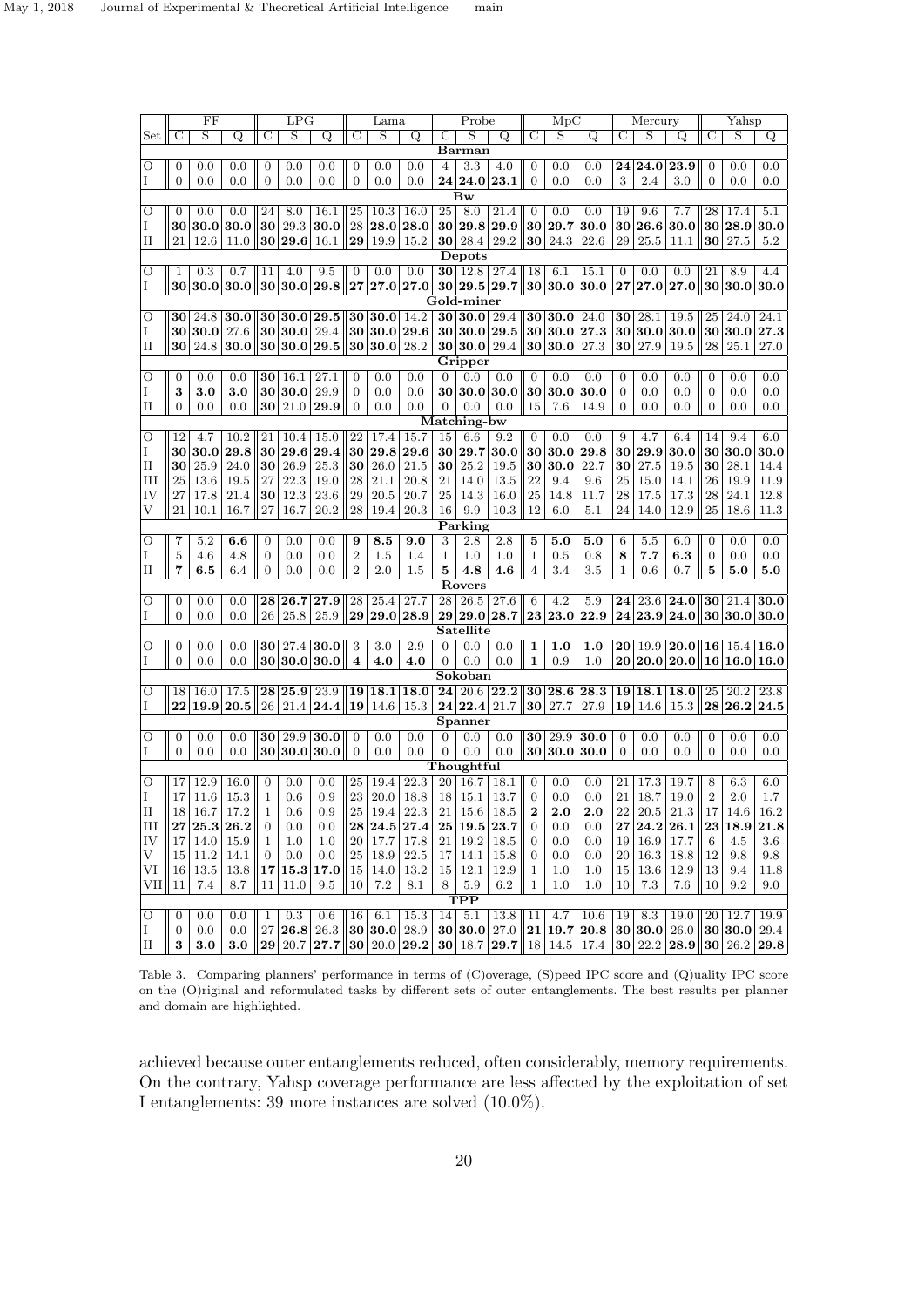| Coverage       |                  | Speed          |                          | Quality        |                   | Coverage                  |                  |                           | Speed            | Quality                 |                   |  |
|----------------|------------------|----------------|--------------------------|----------------|-------------------|---------------------------|------------------|---------------------------|------------------|-------------------------|-------------------|--|
| Set            | Count            | Set            | Score                    | Set            | Score             | Set                       | Count            | Set                       | Score            | Set                     | Score             |  |
| <b>Barman</b>  |                  |                |                          |                |                   |                           | <b>Rovers</b>    |                           |                  |                         |                   |  |
| $\overline{O}$ | 28               | $\overline{O}$ | 27.3                     | $\overline{O}$ | $\overline{27.9}$ | I                         | 161              | T                         | 160.7            | $\bf{l}$                | 160.4             |  |
| $\bf I$        | $27\,$           | $\mathbf I$    | 26.4                     | $\bf I$        | $26.1\,$          | $\overline{O}$            | 144              | $\overline{O}$            | 127.7            | $\overline{O}$          | 143.1             |  |
|                |                  |                | $\overline{\mathbf{Bw}}$ |                |                   |                           |                  |                           | <b>Satellite</b> |                         |                   |  |
| T              | $\overline{208}$ | I              | $\overline{202.3}$       | $\overline{I}$ | 207.9             | T                         | $\overline{71}$  | Ι                         | 70.9             | $\bf{I}$                | $\overline{70.9}$ |  |
| $\rm II$       | 199              | II             | 167.8                    | II             | 119.2             | $\overline{O}$            | 70               | $\overline{O}$            | 66.6             | $\overline{O}$          | $69.9\,$          |  |
| $\overline{O}$ | 121              | $\overline{O}$ | 53.4                     | $\overline{O}$ | 66.2              |                           |                  | Sokoban                   |                  |                         |                   |  |
|                |                  |                | <b>Depots</b>            |                |                   | Ι                         | 168              | $\overline{O}$            | 147.3            | $\overline{\mathrm{o}}$ | 151.7             |  |
| I              | 204              | T              | $\overline{203.5}$       | $\bf{I}$       | 203.4             | $\overline{O}$            | 163              | $\mathbf I$               | 146.9            | $\bf I$                 | 149.6             |  |
| $\overline{O}$ | 81               | $\overline{O}$ | $32.0\,$                 | $\overline{O}$ | 57.1              |                           |                  |                           | Spanner          |                         |                   |  |
|                |                  |                | Gold-miner               |                |                   | $\overline{I/O}$          | 60               | L                         | 60.0             | I/O                     | 60.0              |  |
| $\overline{I}$ | $\overline{210}$ | I              | $\overline{210.0}$       | $\overline{I}$ | 200.7             | I/O                       | 60               | $\overline{O}$            | 59.9             | I/O                     | $60.0\,$          |  |
| II             | 208              | II             | 197.9                    | $\rm II$       | 190.9             |                           |                  | Thoughtful                |                  |                         |                   |  |
| $\overline{O}$ | 205              | $\overline{O}$ | 196.9                    | $\overline{O}$ | 170.8             | $\overline{\rm III}$      | $\overline{130}$ | $\overline{\rm III}$      | 112.4            | $\overline{\rm III}$    | 125.1             |  |
|                |                  |                | Gripper                  |                |                   | $\rm II$                  | 102              | $\rm II$                  | 88.5             | $\mathbf{I}$            | $95.8\,$          |  |
| $\overline{I}$ | $\overline{93}$  | Ī              | 93.0                     | $\overline{I}$ | 92.8              | VI                        | 92               | VI                        | 78.9             | VI                      | $82.4\,$          |  |
| $\mathbf{I}$   | 45               | $\mathbf{I}$   | 28.6                     | $\rm II$       | 44.8              | $\overline{O}$            | 91               | IV                        | 73.3             | $\overline{O}$          | $82.1\,$          |  |
| $\overline{O}$ | 30               | $\overline{O}$ | 16.1                     | $\overline{O}$ | 27.1              | $\ensuremath{\mathbf{V}}$ | 89               | $\overline{O}$            | 72.6             | $\rm V$                 | 81.0              |  |
|                |                  |                | Matching-bw              |                |                   | IV                        | 84               | $\boldsymbol{\mathrm{V}}$ | 70.2             | IV                      | $74.5\,$          |  |
| I/II           | 210              | T              | 209.0                    | I              | 208.7             | I                         | 82               | $\mathbf I$               | 60.8             | I                       | $69.3\,$          |  |
| I/II           | 210              | $\mathbf{I}$   | 189.6                    | $\rm II$       | 146.9             | <b>VII</b>                | 61               | <b>VII</b>                | 49.0             | <b>VII</b>              | $50.2\,$          |  |
| ${\rm IV}$     | 192              | IV             | 123.6                    | IV             | 123.4             |                           |                  | <b>TPP</b>                |                  |                         |                   |  |
| III            | 174              | III            | 115.4                    | III            | 108.4             | $\overline{\rm II}$       | 169              | $\overline{I}$            | 166.5            | $\overline{\rm II}$     | 165.7             |  |
| $\mathbf{V}$   | 153              | $\rm V$        | 94.6                     | $\rm V$        | 96.7              | $\mathbf I$               | 167              | $\mathbf{I}$              | 125.4            | $\mathbf I$             | $158.5\,$         |  |
| $\overline{O}$ | 93               | $\overline{O}$ | 53.2                     | $\overline{O}$ | 62.4              | $\overline{O}$            | 80               | $\overline{O}$            | 37.3             | $\overline{O}$          | $79.2\,$          |  |
|                |                  | Parking        |                          |                |                   |                           |                  |                           |                  |                         |                   |  |
| $\overline{O}$ | $\overline{30}$  | $\overline{O}$ | $\overline{27.0}$        | $\overline{O}$ | $\overline{29.3}$ |                           |                  |                           |                  |                         |                   |  |
| II             | 24               | $\mathbf{I}$   | 22.3                     | $\mathbf{I}$   | 21.7              |                           |                  |                           |                  |                         |                   |  |
| $\overline{I}$ | 17               | $\mathbf I$    | 15.3                     | $\rm I$        | 17.2              |                           |                  |                           |                  |                         |                   |  |

Table 4. Ranking the cumulative results for (O)riginal tasks and reformulated tasks by different sets of outer entanglements in coverage, and speed and quality IPC score.

# 6.4. Analysis of the Results

The aim of outer entanglements is to (i) eliminate unpromising instances of planning operators, which, consequently, reduces the branching factor, and (ii) reduce the size of task representation, which, consequently, can also reduce the size of the state space. Given the planner-independent nature of outer entanglements, i.e., they can be encoded directly in the planning task, any standard planning engine can benefit from them. The most significant impact on planners' performance is given by outer entanglements in Bw, Depots, Gripper, Matching-bw and TPP. In these domains, the I sets of outer entanglements had the strongest pruning power, in particular, they eliminated more than 90% of actions (see Table 2). Also, the number of atoms was apart of the Gripper domain reduced by at least 60%. The results (see Tables 3 and 4) demonstrate that the performance gain of the planning engines is often considerable. Therefore, outer entanglements learnt in these domain do efficiently both – eliminating unpromising operators' instances and (considerably) reducing the state space.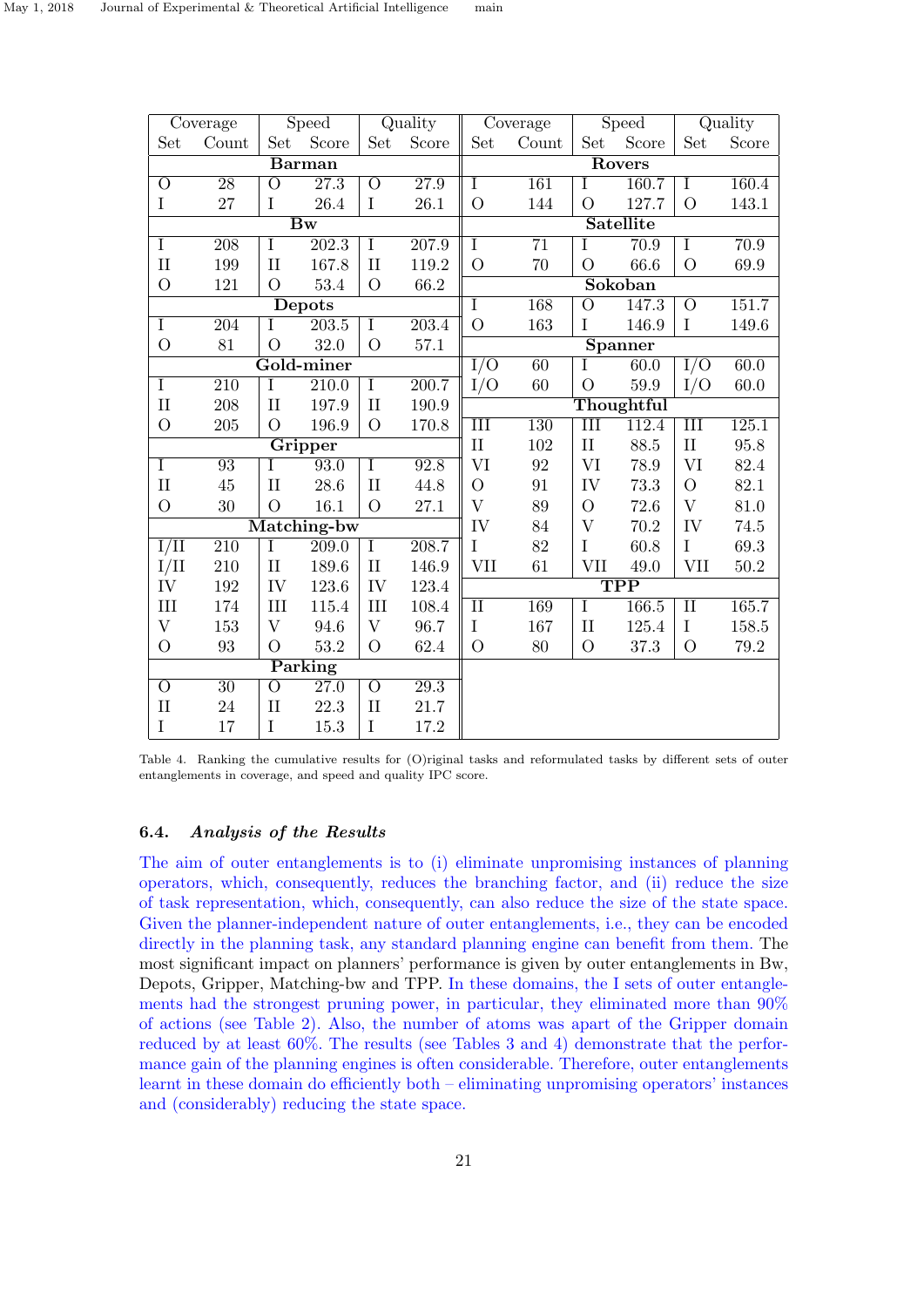

Figure 3. Cumulative coverage performance of the considered planners exploiting the original encodings and the encodings enhanced with the I sets of outer entanglements, across all the testing benchmarks.

By analyzing the impact of outer entanglements in particular domains, we can see the following. In Bw and its variant Matching-bw, there are two possibilities how blocks can be temporarily put aside – putting them on the table, or stacking them on other blocks. Outer entanglements enforce the former option. This drastically reduces the size of the state space because blocks can be only in their initial or goal positions, on the table, or being held by the robotic hand. Moreover, temporarily stacking blocks on other (non-goal) blocks introduces further constraints, i.e., a block on which we temporarily stack another block cannot be moved without taking that other block out. A possible drawback is in introducing dead-ends. If a stack of blocks is incorrectly built from "the middle", the planner cannot repair it (it is impossible to unstack blocks from other than initial configurations) and has to backtrack. However, the results clearly indicate that introducing dead-ends in these domains does not negatively affect planners' performance. The Gripper domain describes the problem of moving balls between rooms by robots with two grippers. Outer entanglements in this domain prevent to pickup a ball in other than its initial location as well as to drop the ball in other than its goal location. The planners thus do not have to consider to temporarily leave balls in non-goal locations, which as the results indicate is beneficial for some planners. Similar observations can be made in Depots and TPP.

Thoughtful is a variant of the well known freecell card game (Bjarnason et al., 2007). There are a number of strategies that can be exploited in order to achieve a goal configuration of cards. Interestingly, each planner exploited a different strategy while solving training problems which led to extraction of different sets of outer entanglements most of which are incomparable to each other (see Table 1). As mentioned before, the sets VI and VII do not hold for 4 and 6 testing problems respectively. This indicates that the training problems were too constrained and that some strategies feasible for solving them might not generalize well for wider range of (testing) problems. On the bright side, the set III brought a considerable performance improvement among the planners (except LPG that benefited from the VI set). A closer analysis of the IPC speed scores indicates that testing problems do not unanimously benefit from a single encoding (i.e., there is a gap between coverage and the IPC speed score). Also, given the discrepancies between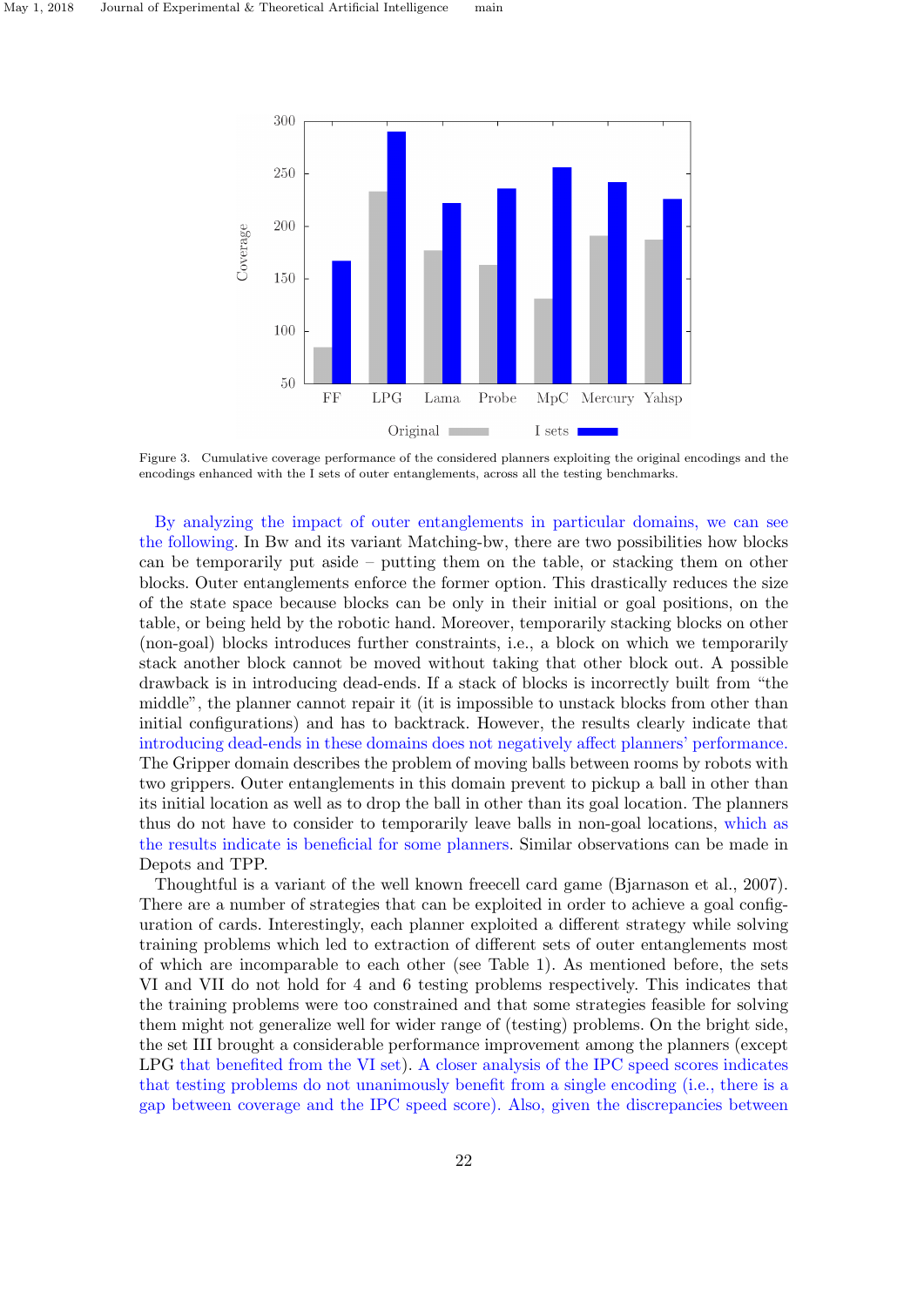learnt sets of entanglements for each planner (in spite of the fact that training problems were same for all the planners), planners' "sensitivity" might very vary for particular sets of outer entanglements. In such cases determining the most promising set of entanglements can be done by cross-validating their performances on several tasks which are more complex than the training ones.

In Barman and Parking, outer entanglements underperformed the original encodings. Table 3 shows that the results are more mixed, i.e., some planners benefit from outer entanglements, some do not. In Barman, outer entanglements enforce cocktails to be poured only into the "goal" shots. Probe considerably benefits from such a restriction, while it has a very detrimental impact for Mercury. The reason for the latter seems to be in Mercury's inefficient handling of situations where the "goal" shot is not clean while the cocktail is being prepared. Parking, which deals with a problem of rearranging cars on a parking lot, is a combinatorial domain. The sets of outer entanglements seem to be beneficial only for some planning techniques and a limited number of testing problems. Such results point to the fact that despite their reasonable pruning power (around 50% of actions and atoms were pruned in the Barman domain) outer entanglements can have detrimental effects on some planning techniques (such as Red-Black heuristics accommodated in the Mercury planner (Domshlak et al., 2015)).

In Gold-miner, Rovers, Satellite, Sokoban and Spanner, outer entanglements slightly outperformed the original encodings. In these domains, however, outer entanglements have limited pruning power and hence their impact on planners' performance is limited.

In spite of a few cases where outer entanglements have rather detrimental effects on planning engines, the results demonstrated, as summarized in Figure 3, that the use of outer entanglements improve performance of planning engines regardless planning techniques they exploit across a number of different domains. Hence, outer entanglements can be considered a fruitful technique to be exploited both in domain-independent and planner-independent fashion.

## 7. Discussion

This section is devoted to discussion of benefits and drawbacks of outer entanglements and provide general recommendation for their extraction and use.

#### 7.1. Extracting "Good" Sets of Outer Entanglements

The outcome of the outer entanglement learning process depends on training problems and solution plans of these problems (i.e., training plans). According to a study of Chrpa et al. (2013) if the number and complexity of training problems, which is determined by length of solution plans, increase above certain thresholds, the impact on the outcome of the outer entanglement learning process is negligible. On the other hand, using different planners to generate training plans might lead to considerably different results.

Our experimental results, where the number of training problems were set to 5 and whose solution (or training) plans consisted of at least 20 actions in average per domain, have shown that these thresholds are sufficient for generating sets of outer entanglements that hold also for testing problems and improve planners' performance. The only exception has been observed in the Thoughtful domain, where Mercury- and Probe-sets did not hold for some of the testing problems. Since the Thoughtful domain is complex (containing more than 20 planning operators), the used thresholds might be too low. Hence, when setting up the training problems, it is important to consider complexity of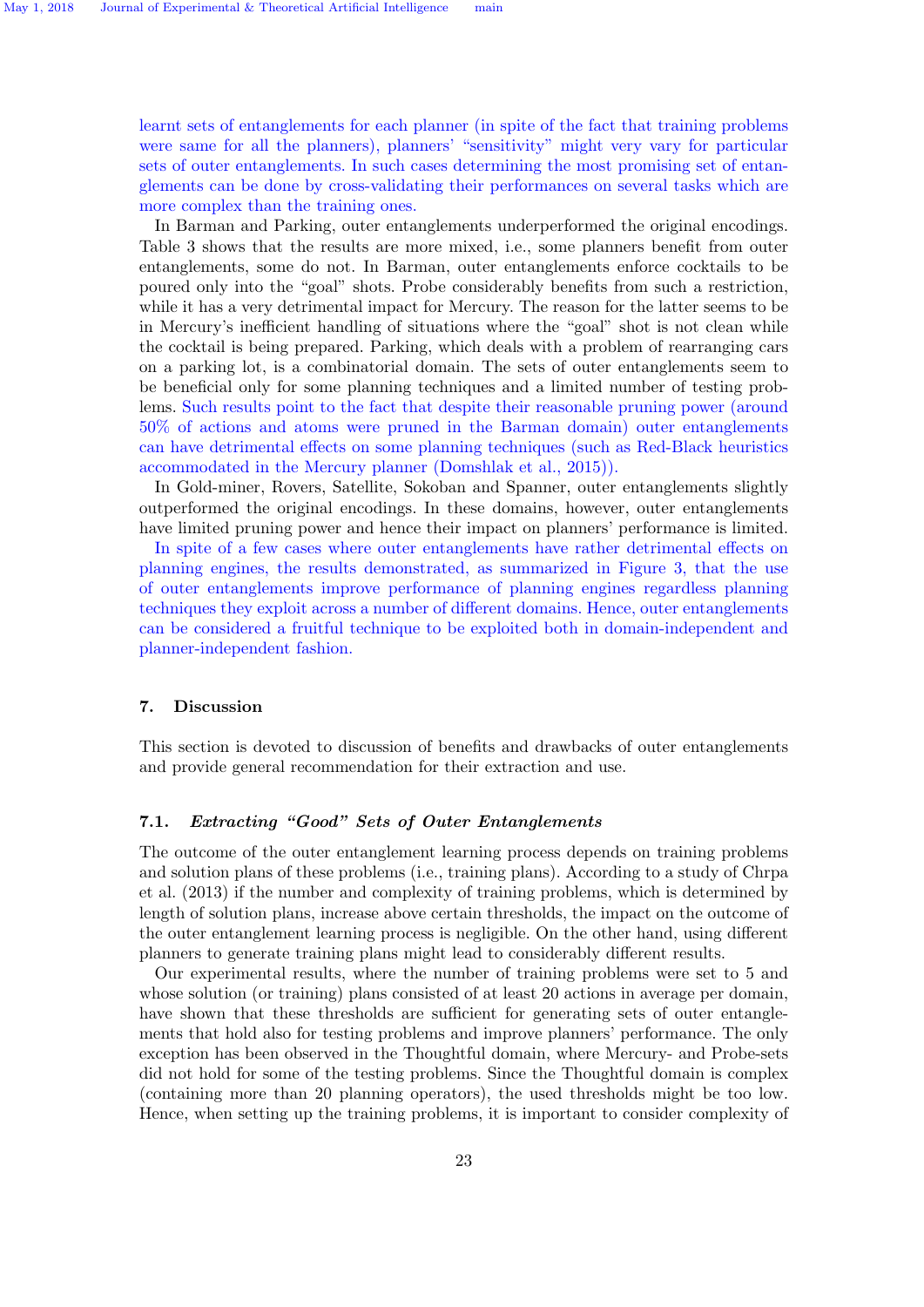the domain model and adjust the thresholds accordingly, i.e., the number and complexity of training problems should be higher for more complex domain models.

For generating training plans, we have used 7 different planners. In 5 domains, the extracted sets of outer entanglements were identical regardless of the used planner. On the other hand, in Matching-bw and Thoughtful, the extracted sets of outer entanglements considerably differed (for details, see Tables 1 and 2). Also, the impact of different sets of outer entanglements on planners' performance often varied considerably (see Tables 3 and 4). Except Parking and Thoughtful, we were able to identify a set of outer entanglements that subsumes the other sets. Since such a set always has the strongest pruning power, in our experiments the set was denoted as I. With a few notable exceptions (e.g. Barman), the I sets outperformed, often considerably, the other sets as well as the original encodings. In Thoughtful, the Lama-set (set III) was the best performing set, while in Parking, the Lama-set (set I) was the worst performing set. Interestingly, in both cases Lama generated the best quality training plans. Moreover, the Lama-set in Thoughtful does not have the strongest pruning power, it is the Yahsp-set (set I) that underperformed even the original encoding. It should be, however, noted that training plans in Thoughtful generated by Yahsp were of a low quality (the worst among the planners).

Lessons learnt from analyzing the experimental results indicate that i) poor quality training plans lead to empty or "poor" sets of outer entanglements, ii) the best quality training plans do not necessarily lead to "good" sets of outer entanglements, iii) sets containing all extracted outer entanglements tend to be the best performing ones, and iv) incomparable sets of outer entanglements indicate lack of training data (i.e., a small number and low complexity of training problems). Notice that the best quality training plans are not necessarily optimal (unless an optimal planner is used for their extraction). As poor quality training plans we consider those that are at least 50% longer than the best quality ones. We believe that taking into account these lessons provides a general guidance for performing effective and efficient outer entanglement learning process.

## 7.2. Heuristic Nature of the Learning Method

Because deciding whether an outer entanglement holds in a given planning task is PSPACE-complete, we have developed an approximation method that learns outer entanglements from training plans, solutions of simple planning tasks. Our method, therefore, follows an assumption that a learnt set of outer entanglements holds for every task in a given class (or domain). There is, however, no theoretical guarantee that the assumption will hold for every (non-training) planning task. Although the experiments have demonstrated a strong support for the assumption, in a few cases we have observed that the assumption did not hold, and to solve a problem the system would have to revert to its original formulation. Theoretically, after a reformulated task is proved to be unsolvable, the original task has to be solved (or proven unsolvable too). Such an approach might be practically reasonable only in cases in which the unsolvability of the reformulated task is proved quickly (e.g., goals are not reachable). Another possibility to alleviate the heuristic issue is to integrate outer entanglement reformulated tasks within planning portfolios. Also, an engineer who has developed a domain model might manually decide whether a learnt set of outer entanglements holds for planning tasks using that domain model. In cases such as BlocksWorld, it might be easy.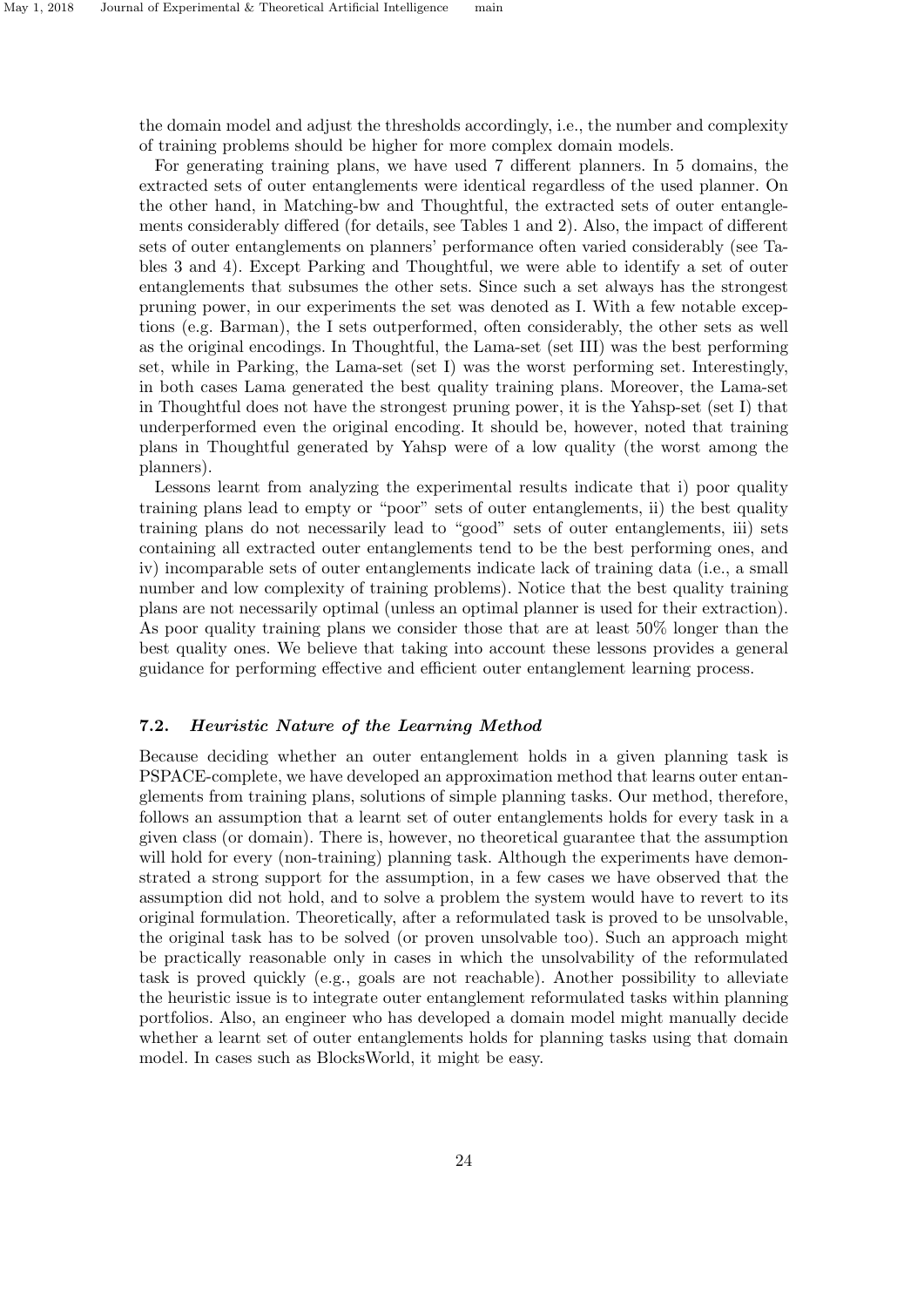#### 7.3. Optimality

The quality of plans has improved in many cases when outer entanglements were used. Intuitively, pruning the search space may force planners to find better solution plans. On the other hand, outer entanglements do not guarantee optimality in general. Strengthening definitions of outer entanglements to guarantee plans optimality is, of course, theoretically possible. Given the complexity results of "normal" entanglements, we can expect the same for "optimal" entanglements. Using the approximation algorithm for learning outer entanglements on optimal training plans with zero flaw ratio might extract some useful "optimal" outer entanglements. However, we believe that there is a high risk of extracting "suboptimal" outer entanglements that prune optimal solution plans. For example, in Logistic-like domain, it is often an optimal strategy to pick up packages from their initial locations and deliver them to their goal locations. This can be captured by outer entanglements. However, if driving between some locations is very expensive, it might be better to move some packages from other trucks to one truck which will perform the "expensive" journey. Here, the outer entanglements will prevent to do so and thus will prune optimal solutions (although the task will remain solvable).

#### 8. Conclusions and Future Work

In this paper we presented outer entanglements, relations between planning operators and predicates whose instances are in the initial state or the goal. Outer entanglements are used to eliminate unpromising instances of planning operators and thus reduce branching factor in the state space as well as the size of problem representation (and, consequently, the size of the search space). To deal with the intractability of deciding whether a given outer entanglement holds for a given planning task (see Section 4.2), we used a learning method for extracting "domain-specific" sets of outer entanglements from training plans, solution plans of simple tasks. Outer entanglements can be encoded into domain models without extending the input language of a planner (see Section 5.2) and, therefore, they can be understood and exploited as planner-independent knowledge.

The extensive experimental analysis in this paper demonstrates that outer entanglements improve the planning process considerably within a wide range of competition domains and state of-the-art planning engine combinations. Our experiments using 7 state of the art planning engines, and 14 benchmark domain models, have given a good indication of the planner and domain independence, and the effectiveness of the method: in the overwhelming majority of the cases, outer entanglements caused a substantial improvement in plan generation speed and solution plan quality.

We identified several avenues for future research. Firstly, we plan to incorporate outer entanglements into well known planning frameworks such as Fast Downward (Helmert, 2006) or LAPKT (Ramirez et al., 2015) so they can be exploited, for instance, for computing heuristics. Secondly, given the encouraging spread of results among sets of planners and domains, we intend to work towards including an entanglements generating facility as part of a knowledge engineering workbench. Finally, we plan to extend the concept of outer entanglements for non-classical planning which will potentially improve performance of real-world planning applications (preliminary work has been started on this in numerical planning (Chrpa et al., 2015a)).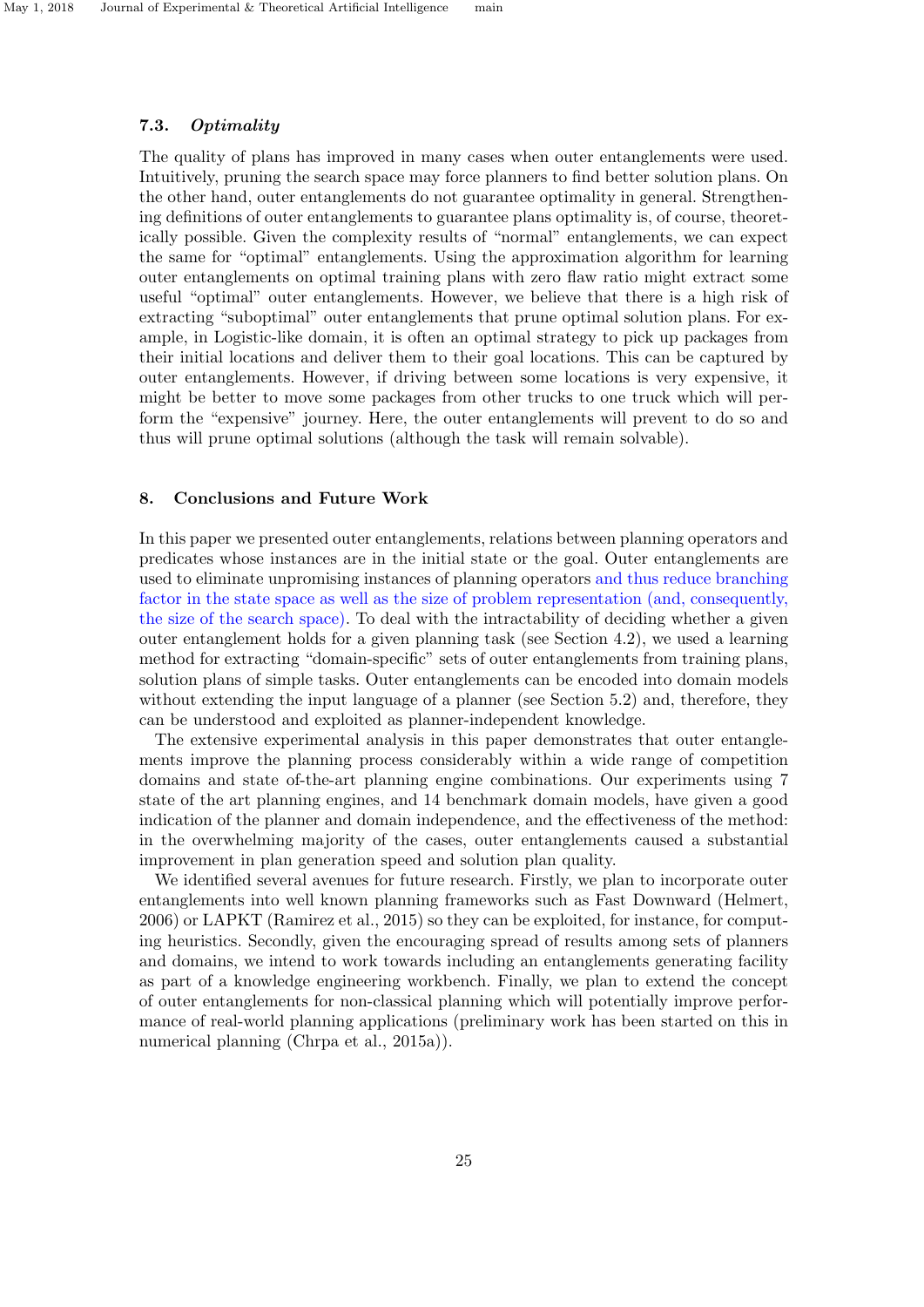#### Acknowledgments

The authors would like to acknowledge the use of the University of Huddersfield Queensgate Grid in carrying out this work.

This Research was partly funded by the Czech Science Foundation (project no. 18- 07252S) and by the UK EPSRC Autonomous and Intelligent Systems Programme (grant no.  $EP/J011991/1$ .

## References

- Baier, J. A., Fritz, C., and McIlraith, S. A. (2007). Exploiting procedural domain control knowledge in state-of-the-art planners. In Proceedings of the Seventeenth International Conference on Automated Planning and Scheduling, ICAPS, pages 26–33.
- Bernard, D., Gamble, E., Rouquette, N., Smith, B., Tung, Y., Muscettola, N., Dorias, G., Kanefsky, B., Kurien, J., Millar, W., Nayal, P., Rajan, K., and Taylor, W. (2000). Remote agent experiment ds1 technology validation report. Technical report, Ames Research Center and JPL.
- Bjarnason, R., Tadepalli, P., and Fern, A. (2007). Searching solitaire in real time. International Computer Games Association Journal, 30(3):131–142.
- Bonet, B. and Geffner, H. (1999). Planning as heuristic search: New results. In European Conference on Planning, ECP, pages 360–372.
- Botea, A., Enzenberger, M., Müller, M., and Schaeffer, J. (2005). Macro-ff: Improving ai planning with automatically learned macro-operators. Journal of Artificial Intelligence Research  $(JAIR)$ , 24:581-621.
- Brafman, R. I. and Domshlak, C. (2013). On the complexity of planning for agent teams and its implications for single agent planning. Artificial Intelligence, 198:52–71.
- Chen, Y. and Yao, G. (2009). Completeness and optimality preserving reduction for planning. In International Joint Conference on Artificial Intelligence, IJCAI, pages 1659–1664.
- Chrpa, L. (2010). Generation of macro-operators via investigation of action dependencies in plans. Knowledge Engineering Review, 25(3):281–297.
- Chrpa, L. and Barták, R. (2009). Reformulating planning problems by eliminating unpromising actions. In Symposium on Abstraction, Reformulation, and Approximation, SARA, pages 50– 57.
- Chrpa, L. and McCluskey, T. L. (2012). On exploiting structures of classical planning problems: Generalizing entanglements. In European Conference on Artificial Intelligence, ECAI, pages 240–245.
- Chrpa, L., McCluskey, T. L., and Osborne, H. (2012). Reformulating planning problems: A theoretical point of view. In International Florida Artificial Intelligence Research Society Conference, FLAIRS, pages 14–19.
- Chrpa, L., Scala, E., and Vallati, M. (2015a). Towards a reformulation based approach for efficient numeric planning: Numeric outer entanglements. In Proceedings of the Eighth Annual Symposium on Combinatorial Search, SOCS 2015, 11-13 June 2015, Ein Gedi, the Dead Sea, Israel., pages 166–170.
- Chrpa, L., Vallati, M., and McCluskey, T. (2015b). On the online generation of effective macrooperators. In International Joint Conference on Artificial Intelligence, IJCAI 2015, pages 1704–1711.
- Chrpa, L., Vallati, M., and McCluskey, T. L. (2014). MUM: a technique for maximising the utility of macro-operators by constrained generation and use. In the International Conference on Automated Planning and Scheduling, ICAPS, pages 65–73.
- Chrpa, L., Vallati, M., and Osborne, H. (2013). Learnability of specific structural patterns of planning problems. In International Conference on Tools with Artificial Intelligence, ICTAI, pages 18–23.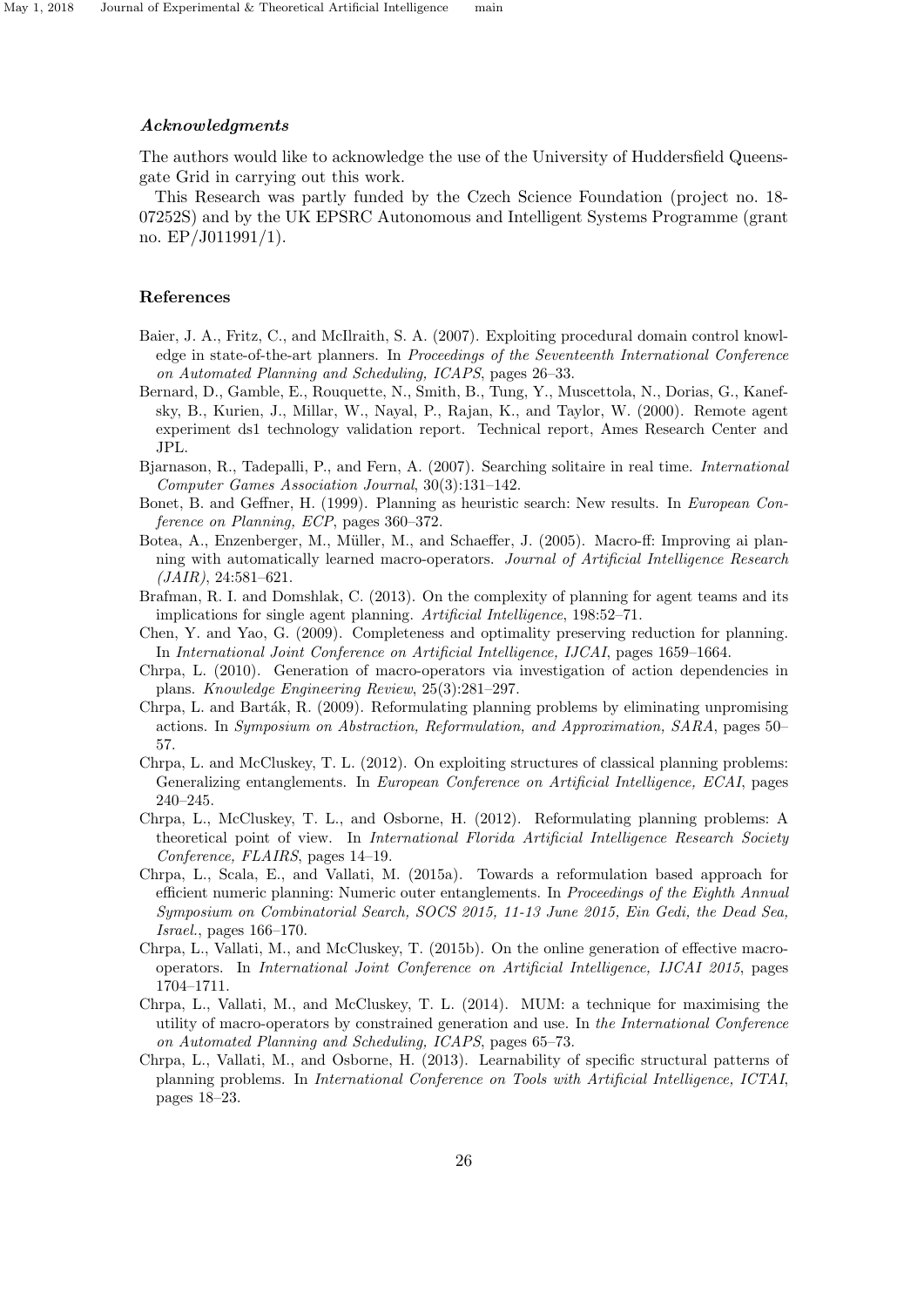Coles, A., Coles, A., García Olaya, A., Jiménez, S., Linares López, C., Sanner, S., and Yoon, S. (2012). A survey of the seventh international planning competition. AI Magazine, 33(1):83–88.

Coles, A., Fox, M., and Smith, A. (2007). Online identification of useful macro-actions for planning. In the International Conference on Automated Planning and Scheduling, ICAPS, pages 97–104.

- Coles, A. J. and Coles, A. I. (2010). Completeness-preserving pruning for optimal planning. In European Conference on Artificial Intelligence, ECAI, pages 965–966.
- Dawson, C. and Siklóssy, L. (1977). The role of preprocessing in problem solving systems. In International Joint Conference on Artificial Intelligence, IJCAI, pages 465–471.
- de la Rosa, T., Celorrio, S. J., Fuentetaja, R., and Borrajo, D. (2011). Scaling up heuristic planning with relational decision trees. Journal of Artificial Intelligence Research (JAIR), 40:767–813.
- Domshlak, C., Hoffmann, J., and Katz, M. (2015). Red-black planning: A new systematic approach to partial delete relaxation. Artificial Intelligence, 221:73–114.
- Fox, M. and Long, D. (2003). PDDL2.1: an extension to PDDL for expressing temporal planning domains. Journal of Artificial Intelligence Research (JAIR), 20:61–124.
- Gerevini, A., Saetti, A., and Serina, I. (2003). Planning through stochastic local search and temporal action graphs. Journal of Artificial Intelligence Research (JAIR), 20:239 – 290.
- Ghallab, M., Isi, C. K., Penberthy, S., Smith, D. E., Sun, Y., and Weld, D. (1998). Pddl the planning domain definition language. Technical report.
- Ghallab, M., Nau, D., and Traverso, P. (2004). Automated planning, theory and practice. Morgan Kaufmann Publishers.
- Gnad, D., Wehrle, M., and Hoffmann, J. (2016). Decoupled strong stubborn sets. In Proceedings of the Twenty-Fifth International Joint Conference on Artificial Intelligence, IJCAI 2016, New York, NY, USA, 9-15 July 2016, pages 3110–3116.
- Haslum, P. (2007). Reducing accidental complexity in planning problems. In International Joint Conference on Artificial Intelligence, IJCAI, pages 1898–1903.
- Haslum, P. and Jonsson, P. (2000). Planning with reduced operator sets. In International Conference on Artificial Intelligence Planning Systems, AIPS, pages 150–158.
- Haslum, P., M.Helmert, and Jonsson, A. (2013). Safe, strong, and tractable relevance analysis for planning. In Proceedings of the International Conference on Automated Planning and Scheduling, ICAPS, pages 317–321.
- Helmert, M. (2006). The fast downward planning system. Journal of Artificial Intelligence Research, 26:191–246.
- Hoffmann, J. (2003). The metric-ff planning system: Translating "ignoring delete lists" to numeric state variables. Journal Artificial Intelligence Research (JAIR), 20:291–341.
- Hoffmann, J. and Nebel, B. (2001). The FF planning system: Fast plan generation through heuristic search. *Journal of Artificial Intelligence Research*, 14:253-302.
- Hoffmann, J., Porteous, J., and Sebastia, L. (2004). Ordered landmarks in planning. Journal of Artificial Intelligence Research (JAIR), 22:215–278.
- Kautz, H. and Selman, B. (1992). Planning as satisfiability. In European Conference on Artificial Intelligence, ECAI, pages 359–363.
- Knoblock, C. A. (1994). Automatically generating abstractions for planning. Artificial Intelligence, 68(2):243–302.
- Korf, R. (1985). Macro-operators: A weak method for learning. Artificial Intelligence, 26(1):35– 77.
- Kvarnström, J. and Doherty, P. (2000). Talplanner: A temporal logic based forward chaining planner. Annals of Mathematics and Artificial Intelligence, 30(1-4):119–169.
- Lipovetzky, N. and Geffner, H. (2011). Searching for plans with carefully designed probes. In the 21st International Conference on Automated Planning and Scheduling (ICAPS-11). AAAI press.
- Lipovetzky, N., Ramirez, M., Muise, C., and Geffner, H. (2014). Width and inference based planners: Siw, bfs(f), and probe. In The Eighth International Planning Competition. Description of Participant Planners of the Deterministic Track, pages 6–7.